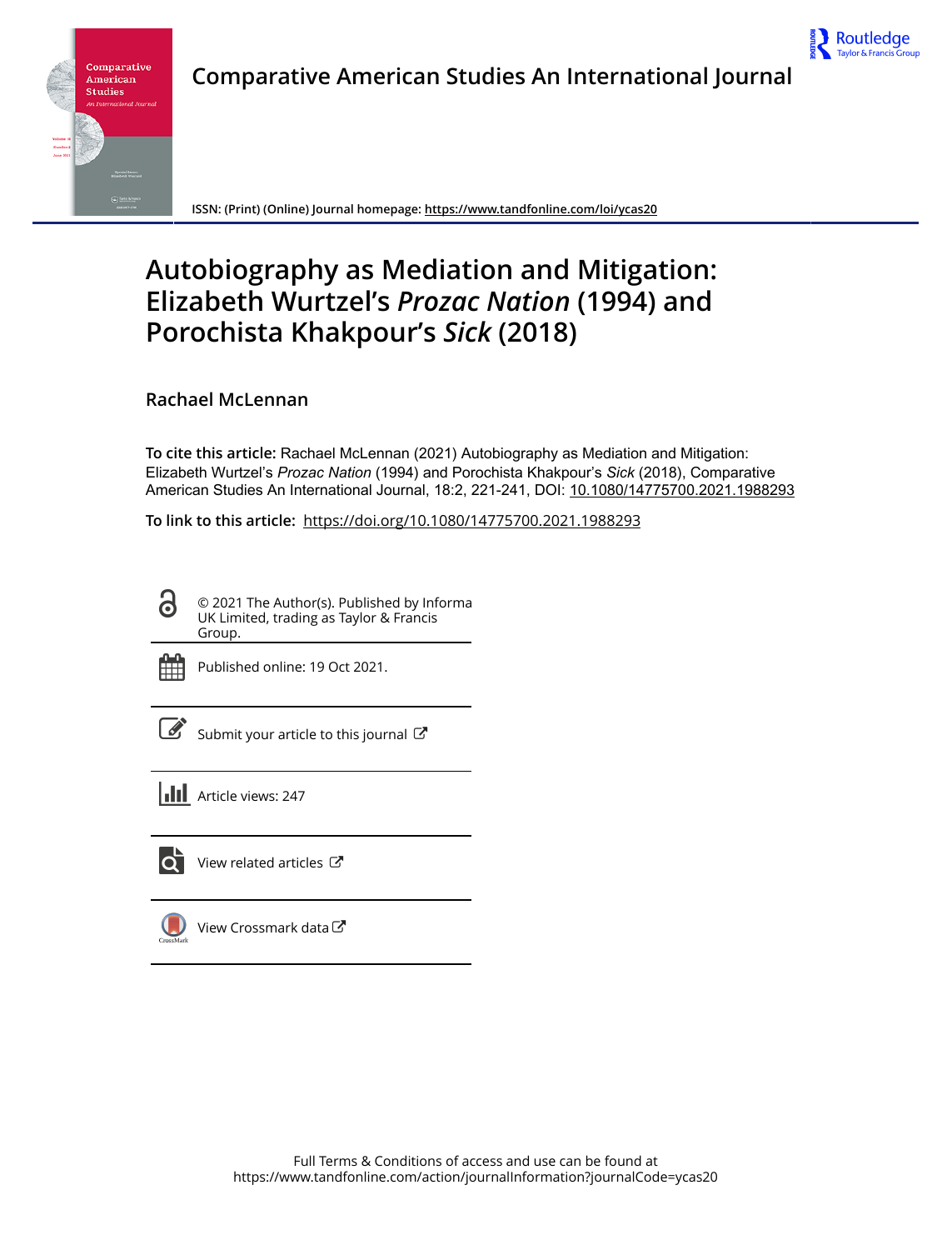**a** OPEN ACCESS **a** Check for updates

Routledge Taylor & Francis Group

# **Autobiography as Mediation and Mitigation: Elizabeth Wurtzel's** *Prozac Nation* **(1994) and Porochista Khakpour's**  *Sick* **(2018)**

Rachael McLennan

School of Art, Media and American Studies, University of East Anglia, Norwich, UK

#### **ABSTRACT**

This article argues that Elizabeth Wurtzel's work has been undeservedly neglected by autobiography studies. It explores how autobiography functions as mediation and mitigation as Wurtzel attempts to communicate her experience of depression in *Prozac Nation*, with rich yet problematic results, and argues that Wurtzel's refusal or difficulties with some key features of (American) autobiography mark her major contribution to the genre. The article also argues that the general understanding of Wurtzel as a 'rule-breaker' has merit but is only partly true, particularly as it extends to the frequent understanding of her as providing an empowering or feminist autobiographical example for women writers. Her complex influence is explored through a brief discussion of a contemporary autobiography of illness, Porochista Khakpour's *Sick.*

**KEYWORDS**  Autobiography; America; gender; illness

<span id="page-1-1"></span><span id="page-1-0"></span>Following Elizabeth Wurtzel's death in January 2020, there was an outpouring of grief and praise on social and mainstream media, from writers and readers, mostly women, testifying to the impact of her autobiographical writing, particularly Prozac Nation ([1994](#page-20-0)). Patricia Grisafi summarised much of this testimony when she claimed that Wurtzel 'made a generation of women feel as if their shitty lives might make a good book someday' (Grisafi [2020\)](#page-20-1); Grisafi makes a number of other claims which capture the tenor of responses to Wurtzel's work both generally and following her death. She praises Wurtzel for daring to write honestly about depression in the face of negative attitudes about mental illness, positioning Wurtzel as a rule-breaker: 'Wurtzel said *fuck the stigma'*. She notes that Wurtzel suffered from sexism in reviews, so that she was judged, and found wanting, in relation to standards by which male memoirists were not measured.<sup>[1](#page-19-0)</sup> Finally, Grisafi claims that Wurtzel 'created an entire subgenre of literature', inconsistently referred to in her article as the 'mental health narrative' and the 'feminist disability memoir'. She concludes by stating that contemporary women writers who work in this genre are in Wurtzel's debt, taking part in a 'mental health revolution' she inaugurated.

© 2021 The Author(s). Published by Informa UK Limited, trading as Taylor & Francis Group.

This is an Open Access article distributed under the terms of the Creative Commons Attribution-NonCommercial-NoDerivatives License (http://creativecommons.org/licenses/by-nc-nd/4.0/), which permits non-commercial re-use, distribution, and reproduction in any medium, provided the original work is properly cited, and is not altered, transformed, or built upon in any way.

**CONTACT** Rachael McLennan **Co**ntennan and American Studies, University of East Anglia, Norwich, NR4 7TJ, UK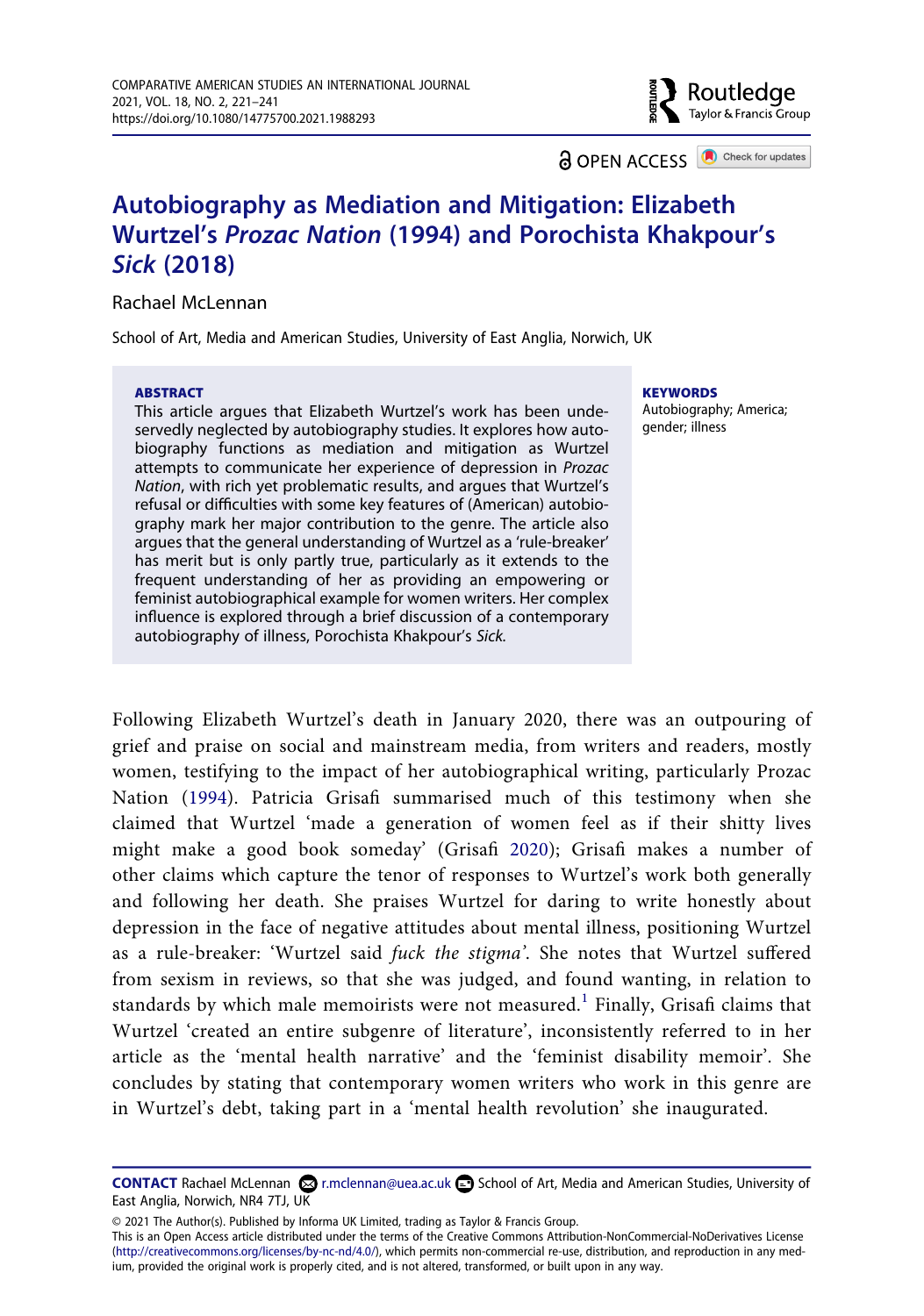<span id="page-2-1"></span>Despite these claims of Wurtzel's impact and influence, in the twenty-first century Wurtzel has been largely absent from discussion of autobiography in scholarship and elsewhere. When she does appear, it is usually via brief mention, as an autobiographer the critic wishes to acknowledge but not explore in detail. Wurtzel's most famous and impactful work, *Prozac Nation*, has largely been relegated to history, with Wurtzel primarily read as a voice of Generation X, or cited as an important early example of the misery memoir.<sup>[2](#page-19-1)</sup> This is exactly how she is referenced by [Smith and Watson \(\[2001\] 2020\)](#page-20-2). While Tracey Emin and Dave Eggers's works are the central focus of their article, Wurtzel is included with Mary Karr, Kathryn Harrison, Michael Ryan and Lauren Slater as a number of 'Gen X writers' who 'frequently enmesh and deliberately confuse the boundaries of fiction and memoir, exploiting the terms of the "real"' (Smith and Watson [2001,](#page-20-3) 5). Smith and Watson claim that 'under siege in such literary memoirs are what an earlier generation of critics and readers regarded as the normative rules of autobiography' and that Wurtzel and her peers 'both depend on and undermine expectations of sincerity, authenticity, intimacy and completeness long hailed by both critics and readers as essential to the autobiographical pact' (5).

<span id="page-2-2"></span>This article will consider *Prozac Nation* primarily in relation to Smith and Watson's claims that Wurtzel disturbs 'the normative rules of autobiography', via a focus on the preoccupation with 'rules' in her text, pertaining to rules Wurtzel sets out regarding her own autobiography, which also relate to her negotiation of social and cultural 'rules', particularly relating to gender and mental health. It argues that *Prozac Nation* constitutes a sophisticated text which refuses or ignores expectations about autobiography, especially American autobiography. It stands as a troubling meditation on gender, illness and autobiography. This troubling quality makes Wurtzel's text disruptive, in ways which probably explain the critical reluctance to engage with it closely. At the same time, though, lack of close engagement with Wurtzel's most famous work has been achieved precisely *because* of the way Wurtzel has been celebrated by Grisafi and others. Her resistance to stigma about depression (her act of making her struggles public) has been prioritised over the specific content of her writing. While it is fair to describe Wurtzel as a rule-breaker, a writer who wrote about experiences typically kept private, and who unapologetically disclosed her own flaws in a manner which made it easier for other women in particular to write about their lives, this ignores the complexity and significance of Wurtzel's voice and work, and her distinctive contribution to American autobiography.

<span id="page-2-0"></span>My reading of *Prozac Nation* is then set alongside a brief reading of Porochista Khakpour's *Sick* ([2018\)](#page-20-4). Khakpour is among the contemporary women writers who Grisafi cites as taking part in the 'mental health revolution' Wurtzel is credited with inspiring, and Khakpour acknowledged Wurtzel's impact after her death. My reading of Khakpour's work challenges Grafi's claims about Wurtzel's influence on subsequent autobiographies about women and illness. Overall, this article attempts to counter the omission or forgetting of Wurtzel in autobiography studies and practice, both by offering a re-reading of her engagement with some features of American autobiography, and reframing understandings of her influence.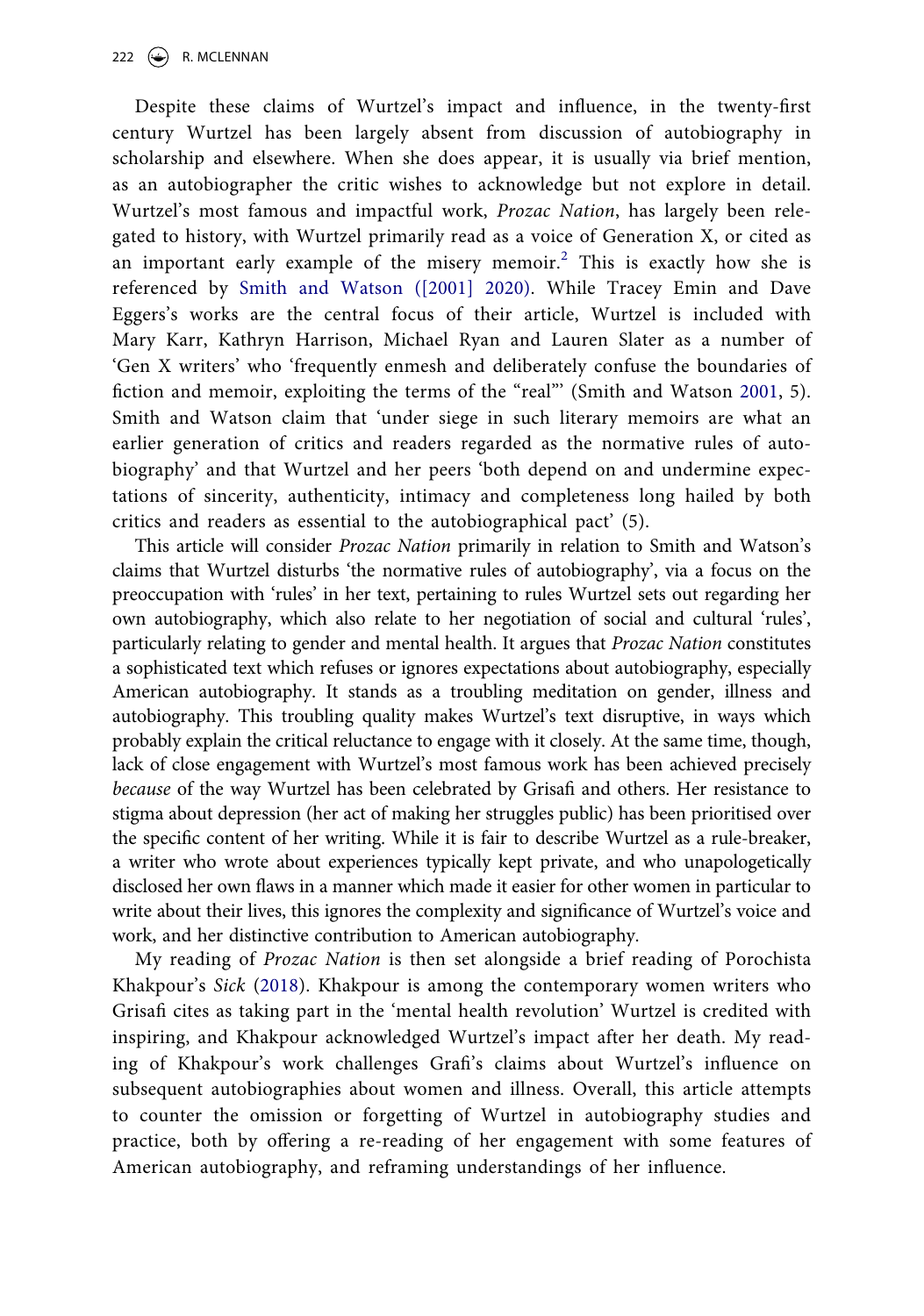#### **Re-contextualising Wurtzel**

<span id="page-3-1"></span>Smith and Watson's claim that Wurtzel is one of a number of writers who challenge 'what an earlier generation of critics and readers regarded as the normative rules' in autobiography is inaccurate and unhelpful. No definitive set of 'normative rules' for autobiography has ever existed. Smith and Watson are probably thinking of Philippe Lejeune's definition of autobiography as 'a retrospective prose narrative written by a real person concerning his own existence, where the focus is his individual life, in particular the story of his personality' (Lejeune, in Eakin [1989,](#page-20-5) 4). Lejeune's presumption is that the autobiographical subject is a white, male, adult, sovereign self who tells a 'true' story (here, a true story might also be a linear one, given Lejeune's focus on 'retrospective'). But the history of autobiography has consistently produced texts which diverge from Lejeune's definition in every respect. As such, and as I have argued elsewhere, Lejeune's definition is cited most usually for the purposes of refusal and disavowal (McLennan [2013,](#page-20-6) 4). That is, the normative 'rules' of autobiography have always already been challenged. It is better to understand Lejeune's remarks as describing a privileged kind of autobiography, produced by a privileged autobiographical subject. The privilege is illustrated by the fact that these narratives are more likely to be written by subjects whose lives are highly valued, more easily read as 'autobiography' (partly because they are more likely to be read as 'truth'). $3$ 

<span id="page-3-3"></span>Smith and Watson argue that the works they focus on in their article are important for 'autobiography scholars who wish to interrogate [. . .] the limits of autobiography at a time when "the rule" is breaking the rule' (2). Their suggestion that the late twentieth century marks a notably 'rule-breaking' moment for autobiography is therefore also misleading, for the reasons already discussed. It is true that since the 1990s, autobiographies by non-privileged subjects (those who do not conform to the sovereign, white, middle-class male subject and its conventional narrative assumed in Lejeune's definition) have been published in greater number and have been more highly valued (although this is not to say that the privilege attaching to Lejeune's formulation is not still present). Leigh Gilmore notes that the 'memoir boom' of the 1990s and millennial culture (to which Wurtzel contributed, or even helped inaugurate) owes much to the social and political movements from the 1960s onwards, resulting in the greater visibility and attention given to the voices of writers who are not white and male, and whose texts do not follow the linear narrative of identity formation described by Lejeune (Gilmore [2001](#page-20-7), 6). In her summary of the history of feminist life writing, Jennifer A. Cooke is correct to note Laura Marcus's argument that 'hybridity was central to women probing the boundaries demarking genres' (Cooke [2020,](#page-20-8) 8) in this period, and to acknowledge Gilmore's more recent work on autobiography, which is more explicit in noting that 'many of the most radical of these hybrid texts of the period were produced by women of colour' (8). The texts Smith and Watson examine, then, are indebted to these earlier movements and works. This is unacknowledged, meaning that Smith and Watson overstate the distinctiveness of the texts they examine.

<span id="page-3-2"></span><span id="page-3-0"></span>This description of issues with Smith and Watson's discussion of autobiography has implications for their discussion of Wurtzel, who (like the other authors discussed by Smith and Watson) benefitted from many of the cultural changes Gilmore discusses above, which enabled greater visibility and receptiveness for her voice and text. Although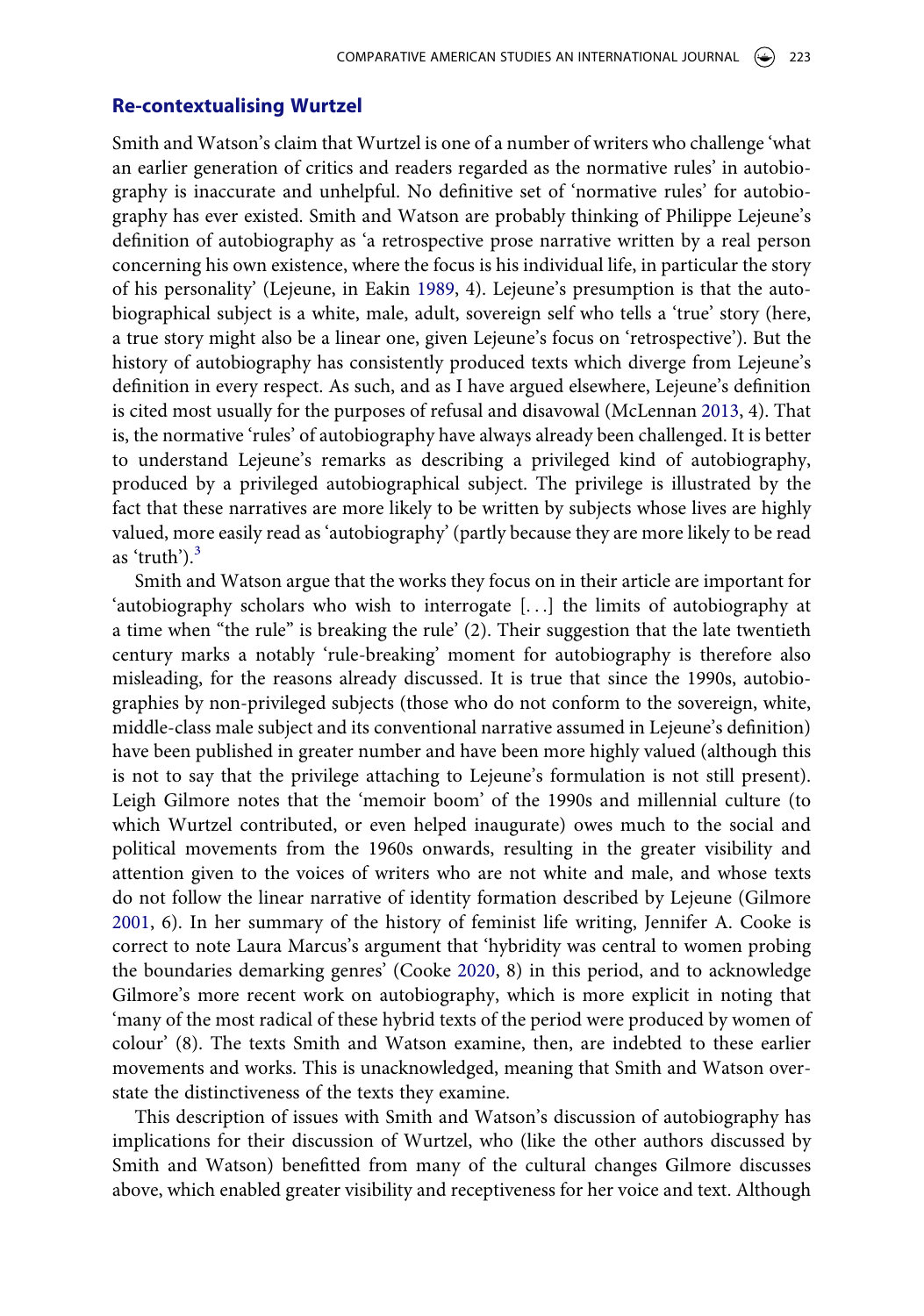Wurtzel's work may be rule-breaking, her text did not emerge from nowhere, as popular discussions of her impact often imply. It is not even the first autobiography about depression.[4](#page-19-3) Not only this, but Smith and Watson's inclusion of Wurtzel with writers who break the rules largely via engaging in postmodern strategies, or from a postmodern perspective, simply does not describe *Prozac Nation*. Wurtzel does not belong with the kind of autobiographical texts Smith and Watson focus on. Her text does 'enmesh and deliberately confuse the boundaries of fiction and memoir, exploiting the terms of the "real', but it does not do so from a committed, self-conscious, playful postmodern perspective; indeed, *Prozac Nation* frequently exhibits something which could be described as regret or nostalgia for grand narratives. While Gilmore and Cooke's work is useful in pointing out the inadequacies of Smith and Watson's understanding of Wurtzel, and enabling her to be more carefully contextualised in histories of autobiography, it should also be noted that my reading of *Prozac Nation* makes it clear that Wurtzel's writing cannot be easily claimed as feminist, meaning that she cannot be easily located within either Gilmore and Cooke's discussions of gender and autobiography, either. Wurtzel's ambivalent relation to feminism exists uncomfortably alongside any categorisation of her work as feminist, such as Grisafi's.

Smith and Watson's claim that Wurtzel is one who 'both depend[s] on and undermine[s] expectations of sincerity, authenticity, intimacy and completeness long hailed by both critics and readers as essential to the autobiographical pact' (5) is more accurate, although this claim exists in tension with their earlier claim that she challenges the 'normative rules of autobiography'. Their discussion of 'the autobiographical pact' also is drawn from Lejeune. For Lejeune the autobiographical 'pact' or contract' helps determine whether a text is autobiography; the author's name should refer to a real person, and the name of the author and the narrator should match (Lejeune, in Eakin [1989](#page-20-5), 11, 19). However, as critics have shown, there are plenty of examples of autobiography which undercut this too. $5$  While 'expectations of sincerity, authenticity, intimacy and completeness' are key to autobiography (these expectations speak to the vexed relationship between autobiography and truth), the legal connotations of 'pacts' or contracts' are less useful, suggesting clear, firm rules (and consequences for breaking them). I have argued that it might be more useful to think of autobiography as transactional rather than contractual (2013: 112), as this displaces a focus from a sense of rigorous and quasi-legal 'rules' in autobiography, in favour of claiming that one key feature of autobiography is that it negotiates the relationship between autobiographer and reader, who are both important in determining truth in any autobiography (though they may not, of course, agree).

<span id="page-4-0"></span>Wurtzel's ambivalence (accommodation and resistance) towards conventions of autobiography is most clearly revealed in her 'Author's Note', the very existence of which confirms the expectations Smith and Watson associate with the autobiographical pact. The Author's Note takes the conventional form of disclaimer and assertion; Wurtzel notes that she has 'changed most names' (Wurtzel [1994\)](#page-21-0), meaning that she uses fiction (the names) in an effort to ensure that she does not tell the whole truth (truth as verifiable, referential). Her insistence that the text constitutes 'the complete and total truth' is immediately followed by the qualifier 'But of course, it's my truth'. Wurtzel depends on and undermines expectations about sincerity, authenticity, intimacy and completeness for the purposes of acknowledging the importance of truth, describing how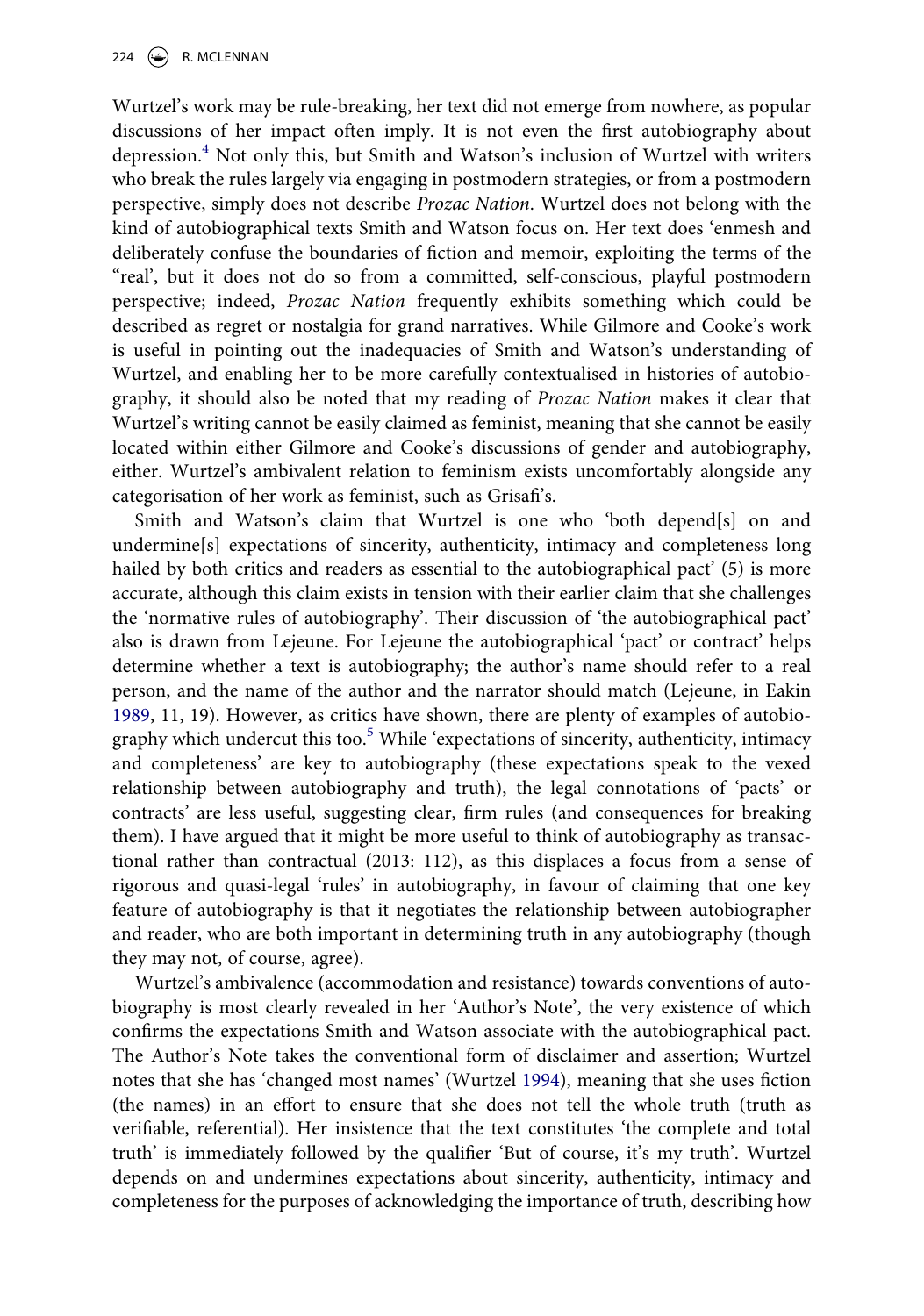she understands truth, and setting out limits on what she is prepared to disclose. It is, however, via her claim to truth as she defines it which means that her text most radically challenges 'the normative rules' of autobiography, and illustrates for what purpose Wurtzel is 'exploiting the terms of the "real"'. Wurtzel's 'truth' can ultimately only be verifiable, proven, assessed as accurate, by herself. To a greater extent than usual, even within the genre of autobiography and its focus on the self, Wurtzel makes herself the *sole*  authority for her text's truth (her Author's Note is not concerned with a relationship with readers so much as with establishing this point). If autobiography is a transactional genre, then Wurtzel's transaction is only with herself (or with her representations of herself). Such a stance means that her autobiography both subscribes to the ideology of the sovereign self central to Lejeune's definition, but also tests it.

Despite her reputation for explicit disclosure, Wurtzel's specific aims in writing *Prozac Nation* are only made clear in the book's Afterword, written for a subsequent edition in 1995.<sup>[6](#page-19-5)</sup> Wurtzel states that she wanted this book to be 'completely self-indulgent, unhesitant, and forthright in its telling of what clinical depression feels like: I wanted so very badly to write a book that felt as bad as it feels to feel *this* bad, to feel depressed. I wanted to be completely true to the experience of depression – to the thing itself, and not to the mitigations of translating it' (316). She indicates that this aim has implications for her writing style. Comparing her work to that of William Styron, of whom Wurtzel claims 'it was as if he was ashamed of what he experienced' and whose depression she characterises as 'something to hide, to keep inside' (319), she writes:

But I just wanted to burst. I wanted to write like fever. I wanted to forget all the literary conventions and the hesitation and restraint and sane consideration that I'd always been taught were the hallmarks of good writing. I wanted to write like someone who has been stuck somewhere for so long that by the time she got unstuck none of the rules mattered anymore. I wanted to write like rock 'n' roll (319).

Wurtzel's objective, then, is to approximate or replicate as closely as possible the experience of being ill with depression (her truth). She believes that her commitment to the truth of her experience necessitates a rule-breaking way of writing, writing as if the rules don't matter (importantly, these may not mean the same thing). She does not state that she is challenging rules of autobiography, but of 'good writing', which she characterises in terms resonant of mental health ('sane consideration'), politeness and selfcontrol ('hesitations and restraint')'. Wurtzel implies that her autobiography is not 'good writing', associated instead with illness ('fever') and good manners (adhering to social norms).

But there are a number of important contradictions here. Wurtzel's remarks about being 'stuck' and 'unstuck' are puzzling. Does being 'unstuck' correlate with the position of tentative recovery, from which Wurtzel writes her autobiography? If so, then writing like rock n' roll is predicated on the liberation of not being depressed any more, not being in the throes of the experience Wurtzel wants to describe. Yet Wurtzel claims that writing like rock n' roll, as if rules don't matter, is required to capture the experience of her depression. This may be because Wurtzel has to break rules to write truthfully about her experience, to 'fuck the stigma' as Grisafi notes. But Wurtzel also believes the experience of depression is one of having come 'unstuck', when rules don't matter. She writes, '*Yes, there was a certain beautiful honesty to my depressed state – I miss it sometimes now. I miss*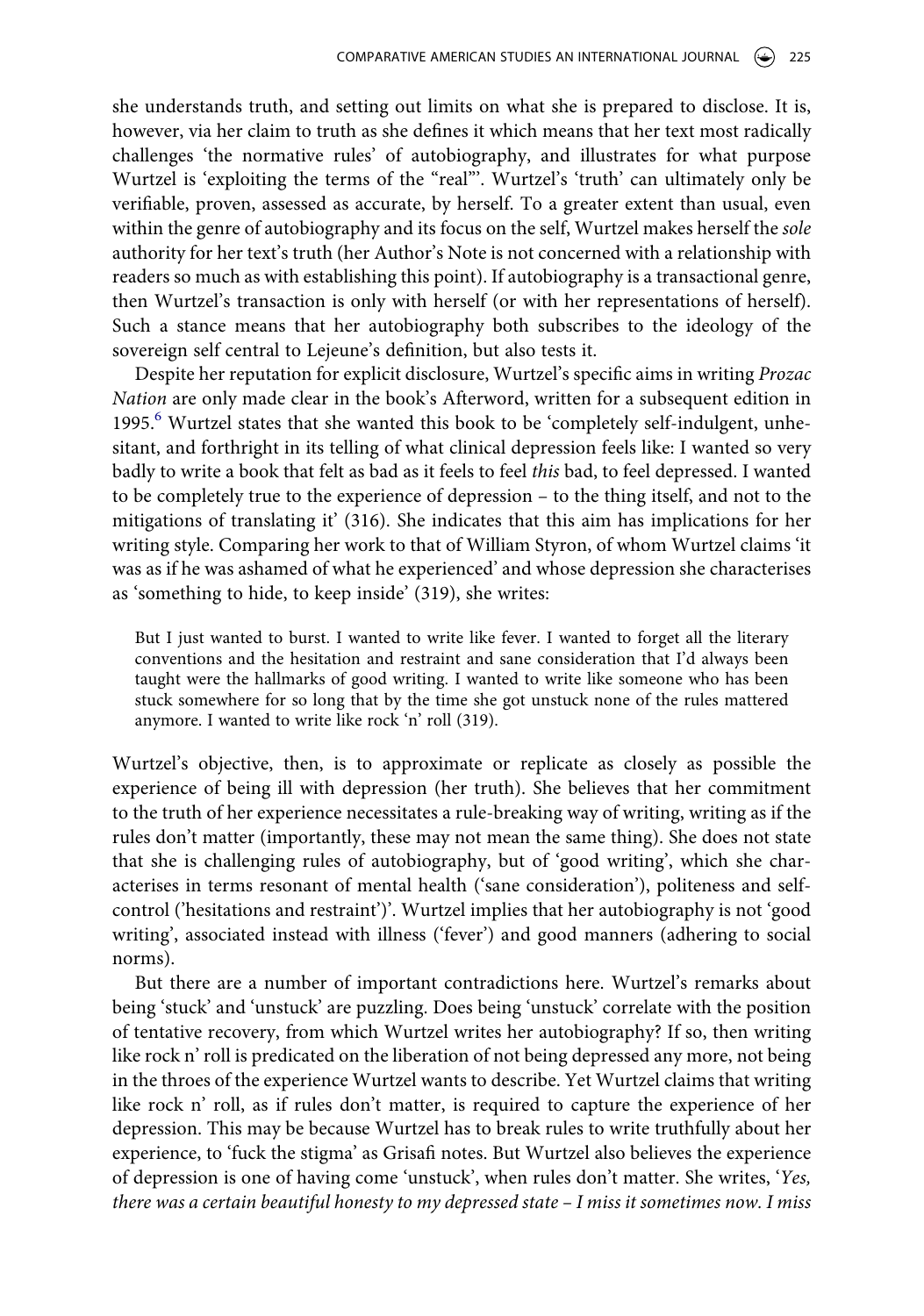*having so little stake in maintaining the status quo that I could walk out of rooms in tears at*  times that other people would have deemed inappropriate. I liked that about myself. I liked *that disregard for convention*' (217). Wurtzel's remarks therefore indicate a tension between the desire to communicate depression, 'the thing itself', and simultaneously to convey how she is 'unstuck'; an indeterminate condition (is she ill or recovered? Depressed or jubilant?) that necessitates a performance ('rock n' roll'), which potentially constitutes one of the 'mitigations of translating' her experience.

Wurtzel's statements thus reveal contradictory attitudes towards autobiography and/ or writing. Autobiography can 'mitigate' her experience of depression, either by rendering it less severe, and therefore for Wurtzel, less truthful, and/or by taking attention away from that experience, focusing instead on representation (its translation). But it also allows her to write as if the rules don't matter, to communicate what it is to be 'unstuck'. Both of these tendencies, which can be described as *autobiography as medium* or *autobiography as mitigation* in relation to Wurtzel's truth, are present in *Prozac Nation*.

Wurtzel uses her autobiographical project (as articulated in the Afterword) to articulate her own highly contradictory rules for its own existence: autobiography is medium for and mitigation of her truth, the experience of depression. Throughout *Prozac Nation*, she exploits the ambiguities and contradictions of these 'rules.' She overthrows and reinstalls them as it suits her. All this is enabled by establishing herself as the sole authority of the truth of her text (her ambiguities and contradictions reflect her truth; she does not need to untangle or resolve them). However, her articulation of her rules and their execution creates inconsistencies, contradictions and disorder which threatens to obscure her primary aim (telling her truth of depression). Relatedly, they make her self, that sole authority, difficult to categorise or locate in relation to its identifications and politics. This generates problems in interpreting Wurtzel's text, and for understanding *Prozac Nation* in relation to the history of American autobiography. Crucially, as my close reading of Wurtzel's statements in the Afterword has revealed, Wurtzel's use of autobiography as medium and mitigation of her experience entails blurring the boundaries regarding illness and health, present and past selves, and the self writing and the self written (what does she mean by 'unstuck'?). She therefore challenges the binaries upon which the notion of the sovereign self depends for its own constitution and value: critical, here, is the notion of the sovereign self as rational, with the capacity to differentiate or set bounds between past and present (selves, events) being itself an indicator of reason and mental health. Wurtzel's challenge does not take the form of a postmodernist deconstruction of those binaries, though (her 'unstuck' is too ambiguous for that). Rather, her claim to the sovereign self is predicated on a continuous redrawing of its composition and limits. This allows her to continually affirm, undo and stretch its bounds, effectively rendering them (via her self-representations) 'unstuck' and 'stuck' according to her aims (and in spite of them). This results in a remarkably rich and challenging autobiographical text.

## *Prozac Nation* **and perspective**

It makes sense that it is only in the 1995 Afterword (in which Wurtzel is not trying to represent the experience of depression, and in which she speaks from a position of relative recovery) that she engages reflexively with the autobiographical writing process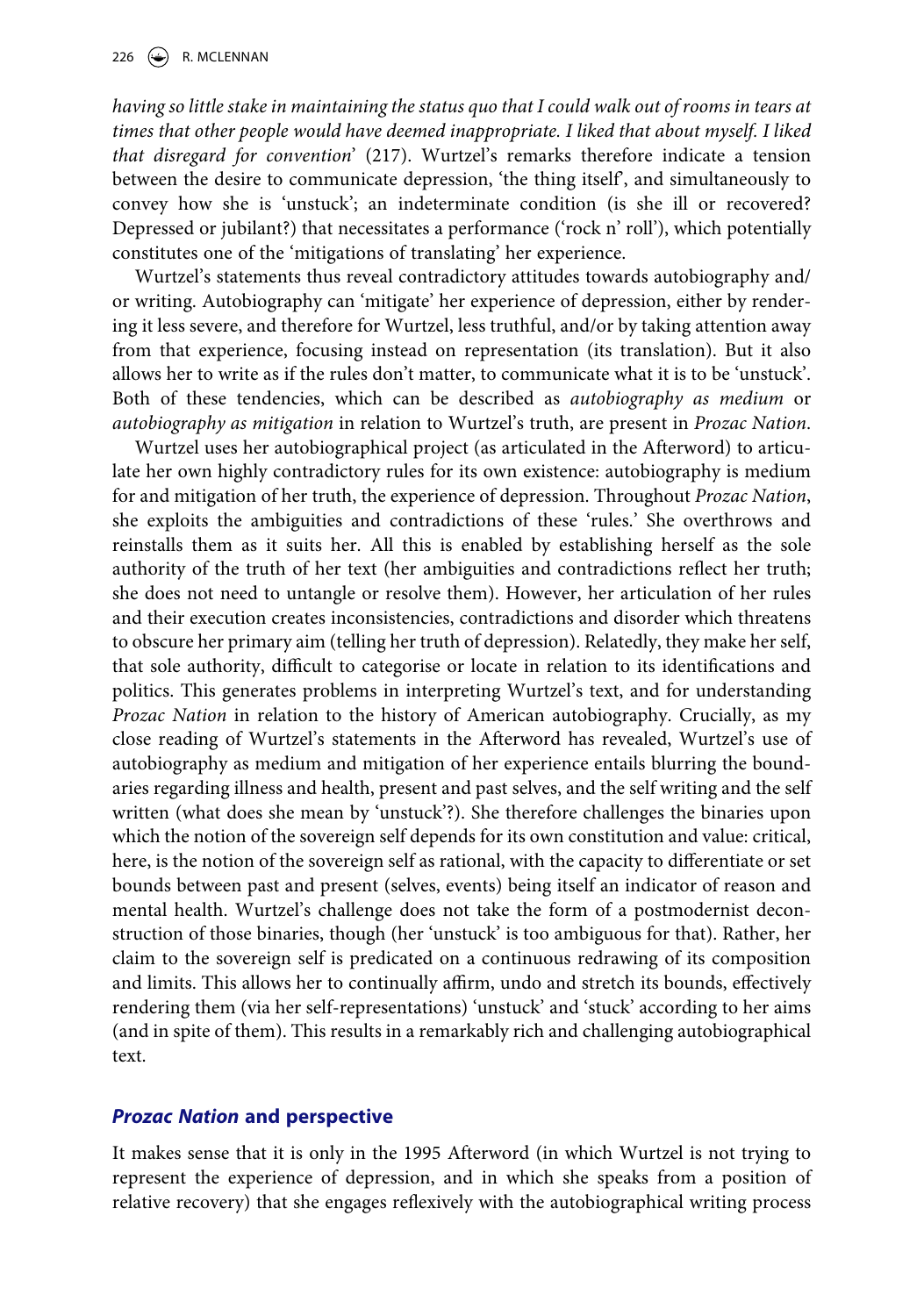itself. However, readers are not abandoned in terms of guidance about her objectives in writing *Prozac Nation* – she states early in the text that 'The particulars of what has driven this or that person to Zoloft, Paxil, or Prozac, or the reasons that some other person believes herself to be suffering from a major depression, seem less significant than the simple fact of it' (30). For Wurtzel, the 'fact' is the experience of depression, how it feels, 'the thing itself'. This supports her understanding of truth in her Author's Note. She places her body and mind as the source of her truth. This stance could be read as feminist, despite Wurtzel's ambivalence towards this label (which will be discussed later). It both underwrites and undermines the sovereign self so key to Western autobiography<sup>[7](#page-19-6)</sup> – Wurtzel places high value on her autonomous self as the source of her truth, but her gender, Jewish ethnicity and her establishment of her subjective, embodied experience as the source of truth (encapsulated in her use of 'fact') indicates that she is undoing or expanding the terms of the sovereign self and who can lay claim to it.

Wurtzel is not saying that the 'particulars', the reasons for depression, have *no*  significance. She may, though, be hinting that these too are a 'mitigation'; that a focus on why she is depressed is a distraction from her aim to relay how bad it feels (it would require her to reflect on her experience, when she primarily wishes to describe it). But it is an unavoidable one, similar to the way she must write like 'rock n' roll' despite its potential to distract from her commitment to describing her experience (another instance, then, of breaking her own rules). Her text does indeed focus on 'why.' Indeed, for much of Wurtzel's life as covered in the text, the lack of explanation for her depression exacerbates it. Her use of 'fact' is therefore complex and expansive, as her experience of depression is influenced by the absence of a reason for it. She suggests repeatedly that her depression is out of proportion to her experiences (44), that she cannot understand what right she has to be depressed (169), or why she is depressed (128). Wurtzel worries away at the 'why'. She says that 'I want so badly to have my life circumstances match the oppressiveness I feel internally' (44). Substantial portions of the text are given to discussing in detail various factors which might provide the 'why'; American culture at the moment of her birth (20); the breakdown of her parents' marriage in her early childhood and its impact (23), such as the stresses of their domestic situation and subsequent strained relations (58–59, 63); her relationship with her mother in particular (46–47, 80); her position as a member of a generation of children of divorced parents (66). Wurtzel's experience of depression takes in much more than her personal experience, extending to meditations on her family history and American culture. If this sounds some way from 'the thing itself', the experience of depression Wurtzel claims to have tried to capture in the Afterword, it is not: consider, for example, this description of depression: 'Slowly, over the years, the data will accumulate in your heart and mind, a computer program for total negativity will build into your system, making life feel more and more unbearable' (18). Wurtzel's project of conveying the experience of depression, then, entails describing the process by which negative data accumulates, necessitating her forensic and wide-ranging analysis of the factors listed above. It also ensures, of course, that what she discusses those wider factors,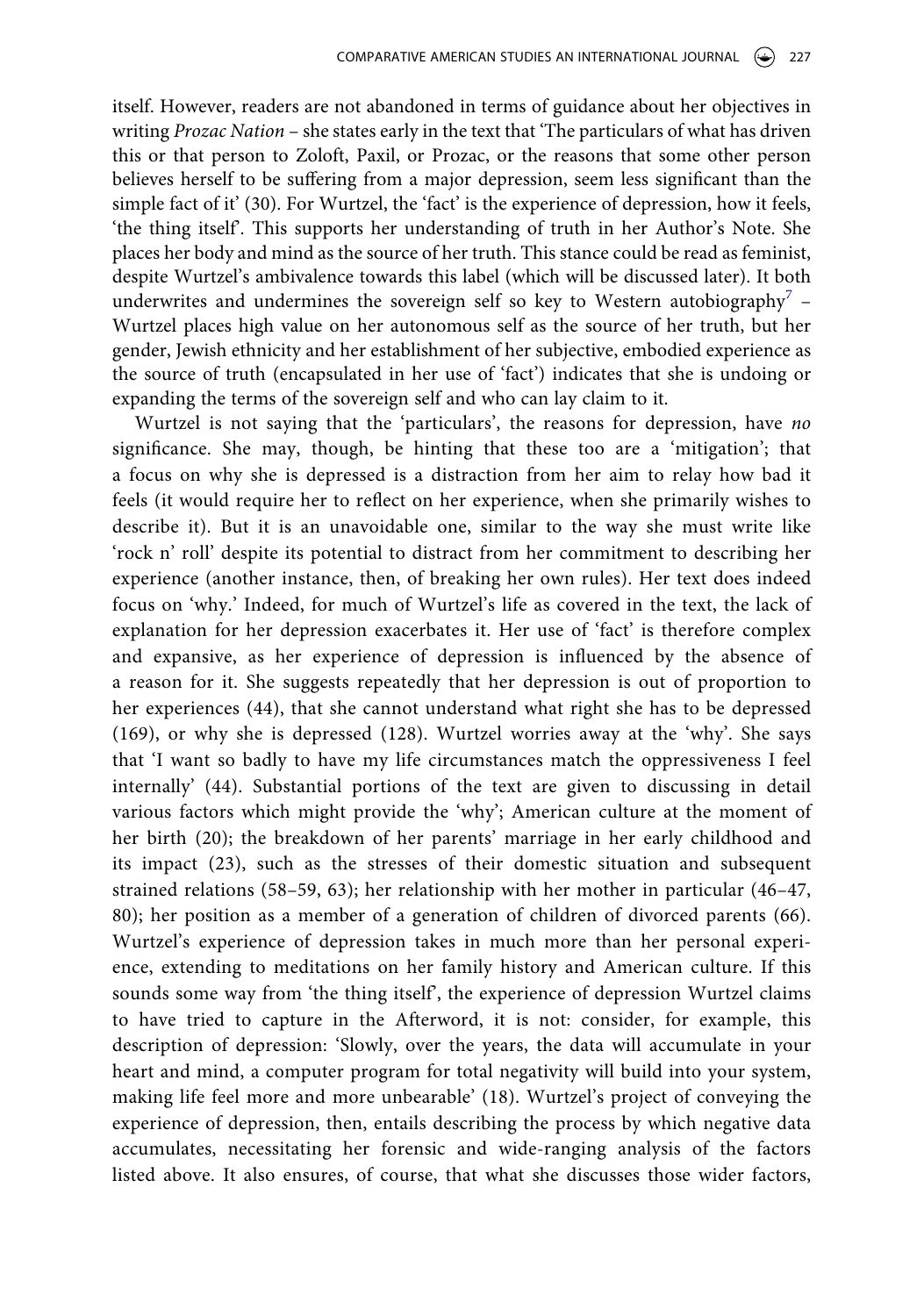they are important only to the extent they impact on or elucidate her experience, so that she stays faithful to her establishment of herself as the sole source of truth in the Author's note. Indeed, perhaps she has to.

Wurtzel never does come to a definitive conclusion regarding the 'why' of her depression. In the Epilogue she notes that there is no medical test which can definitively 'find a mental imbalance' and testifies to her belief that 'in the case of my own depression, I have gone from a thorough certainty that its origins are in bad biology to a more flexible belief that after an accumulation of life events made my head such an ugly thing to be stuck in, my brain's chemicals started to agree. There's no way to know any of this for sure right now' (306). She entertains, but never fully subscribes to or is satisfied by, a number of explanations. As such, her experience of depression is necessarily marked by inconsistencies and contradictions (in line with her remarks about her work in the Afterword). This may explain her commitment to the subjective truth of her experience of depression. Wurtzel lacks a clear narrative of its cause; she cannot explain it definitively with recourse to biology, medicine or culture. She *can* (only) write with confidence about how depression feels.

One key way in which Wurtzel characterises how bad depression 'feels', as a result of the accumulation of 'negative data', is revealed in her lament that 'Years of depression have robbed me of that – well, that *give*, that elasticity everyone else calls perspective' (258). She bemoans that 'Nothing in my life ever seemed to fade away or take its rightful place among the pantheon of experiences that constituted my eighteen years' (120). Although Wurtzel does not say so, this 'lack of perspective' is potentially fatal for her autobiographical project (how to tell a story about your life if nothing fades away, if experiences cannot be put in their 'rightful place'?). With no perspective and no 'why' to explain her depression, it is extremely difficult for Wurtzel to imbue her personal story with purpose (to put things in 'their rightful place,' whatever that means), let alone wider relevance for others, as autobiographers often do; she cannot use her story to present a coherent critique of aspects of American culture, for example, or offer advice based on her recovery. In her Afterword she describes hostile questions from those who ponder why she has written a book '*about her own life and nothing more*' (315). Wurtzel's confusing remarks regarding her desire to deprioritise the act of representing her depression ('the mitigations of translating' her experience) in favour of communicating the experience itself now sound less like an active choice but a position she is forced into. If she can only write about how bad depression feels, she cannot confront or examine the fact that her autobiography is a mediated experience, or attend to traditions of autobiographical writing and her text's relationship to it. And If she only *chooses* to write about how depression feels, then she does not have to engage with these elements.

And yet, at the time of writing, Wurtzel is no longer seriously depressed. She is not 'cured' in any permanent sense, but a combination of therapy and medication has allowed her to manage her condition and make a considerable recovery (307). She is, perhaps, no longer burdened with the 'lack of perspective' she appears to understand as a cumulative feature of depression itself (indeed, perhaps this makes her writing possible). But she must still contend with the absence of a 'why', a narrative which explains her depression and might enable her to place her story in a wider context. At the time of writing, it is clear that Wurtzel is able to do many things simultaneously.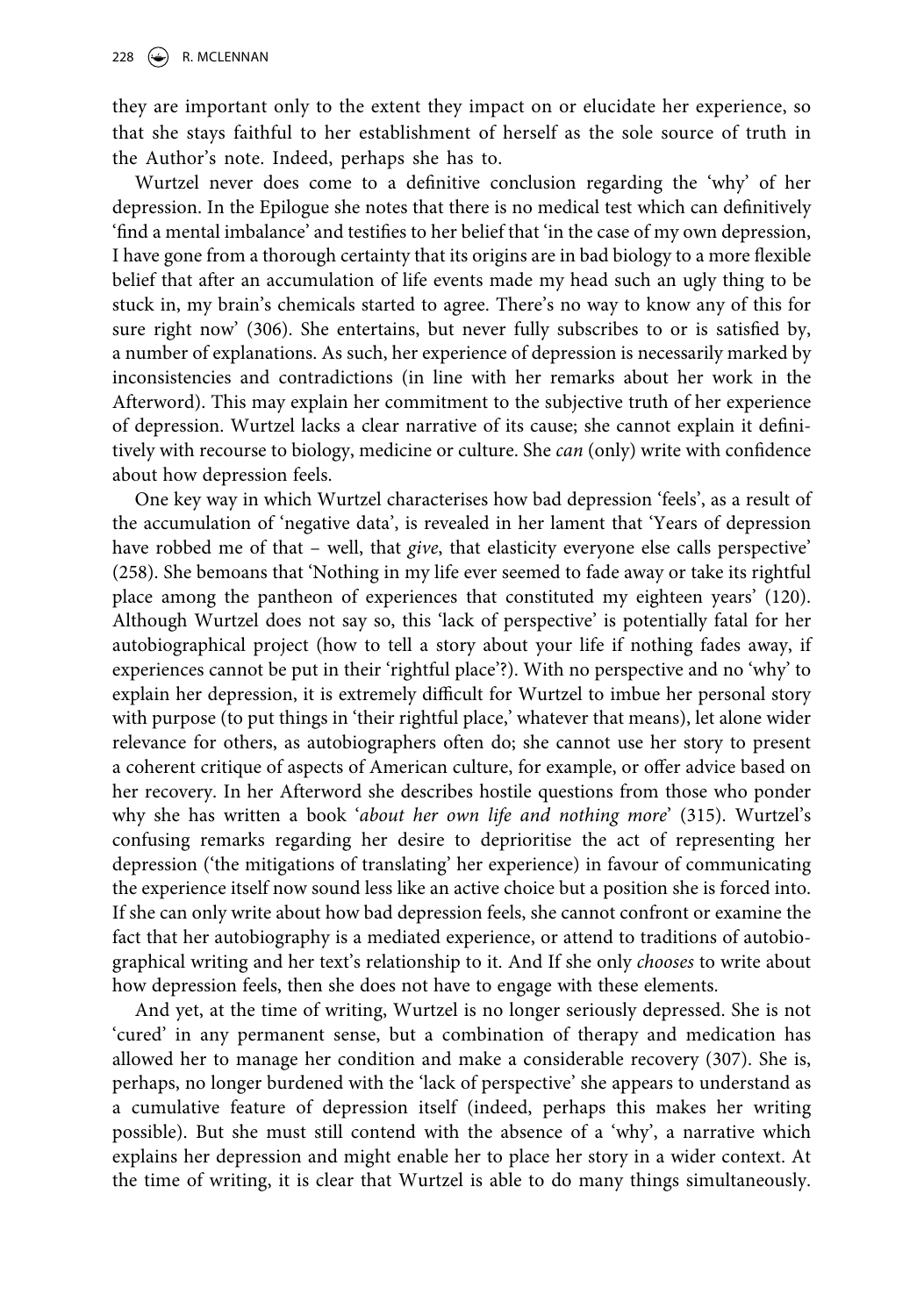She can depict a distressing lack of perspective as an important feature of the experience of depression. She illustrates that perspective has been gained at the time of writing (she is in possession of 'elasticity' or 'give'). Most complex of all, she pushes and stretches that 'elasticity' in more radical ways, paradoxically for the purpose of turning that distressing 'lack of perspective' into a productive representational strategy. That is, she represents her depression (translates it) in ways which nonetheless enable her to maintain that commitment to her own experience in her Author's Note (illustrated best by her use of the word 'unstuck' in the Afterword). In engaging with this final strategy in particular, it is apparent that Wurtzel engages with the history of American autobiography after all, and makes some distinctive interventions in it. Her 'lack of perspective' (as symptom or result of depression, turned into representational strategy) accounts for the vivid and all-encompassing preoccupation of her focus on herself; it explains why she is able to describe other experiences only insofar as they elucidate hers. One could think of her many problematic discussions of other identities in the text (39, 44, 47, 108).

Wurtzel's autobiography, then, is notable for the way it converts the features of her illness which might jeopardise her autobiographical project into key aspects of its representation. This movement between 'lack of perspective' in the three senses above is vital to her efforts to convey the interrelated 'fact' and 'why' of her depression in *Prozac Nation*. It has implications for the form and content of her text, and the ways in which autobiography serves as medium or mitigation for her experience. That movement allows Wurtzel to write an autobiography about her depression, but one that is not always intelligible, largely because of her confusion or uncertainty regarding 'the rightful place' of events and her reflections on them.

Formally, Wurtzel structures her autobiography in terms of numerous italicised sections within its chapters. As these sections initially seem to comprise closely detailed recountings of important memories  $(1-3, 25-27)$ , it is tempting to think that they focus more closely on the 'fact' of depression (how it feels). But this might imply that the unitalicised text is more concerned with the 'why.' This seems unlikely, given that the bulk of the text is unitalicised, that Wurtzel has claimed the 'why' is less important than the 'fact', and further undermined by the previous discussion of how the 'why' and the 'fact' of depression are interlinked for Wurtzel in any case. While the italicised sections listed above attempt to give the impression of an unmediated memory, Wurtzel also reflects on memories in italicised sections (41), while others reflect more broadly still on cultural phenomena such as divorce (66). Close to the text's conclusion, there are sections from the position of being tentatively recovered (215, 217). It is difficult to determine why a section is in italics (or not), and what this stylistic choice is supposed to achieve. To the extent that readers may struggle to determine their logic and purpose, the italicised sections may indicate an instance where the act of representing Wurtzel's experience in writing threatens to mitigate it (focus is on Wurtzel's stylistic choices, not the experience of depression). The difficulty in determining a rationale for these italicised sections might also indicate that Wurtzel's use may be largely cosmetic, her movement between sections constituting attempts to enforce perspective (rules, putting events in their 'rightful place') at the time of writing, even as such perspective does not exist for her during the experiences described.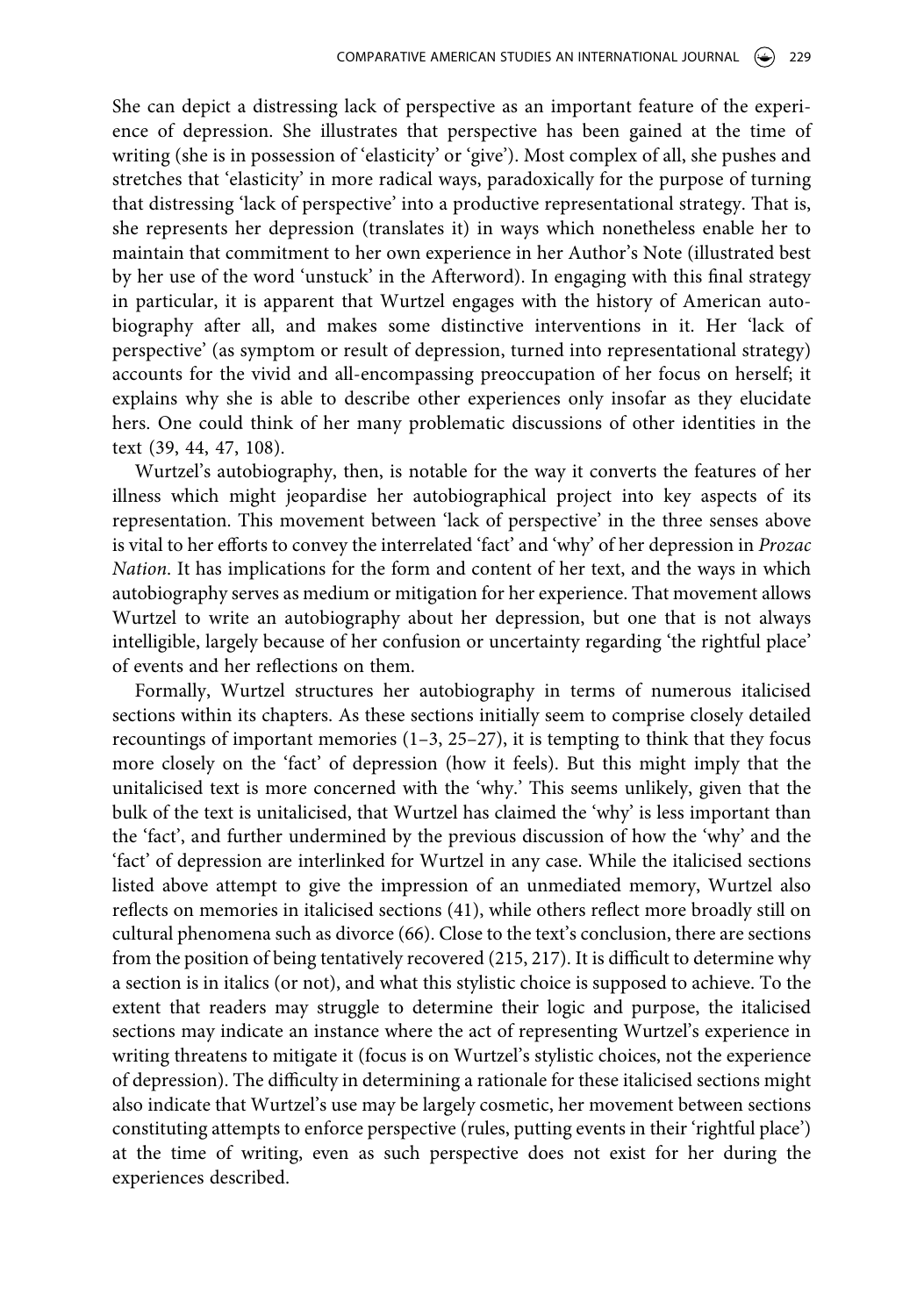However, the italicised sections ultimately testify to Wurtzel's truth; her lack of perspective (employed as representational strategy) illustrates how she struggles to contain or manage her record of her experience. Nonetheless, the lack of clear rationale for the distinction between the sections illustrates that while Wurtzel often exploits her own refusal to stick to the 'rules' she makes for herself, sometimes this refusal risks failure, jeopardising her autobiographical project. Wurtzel's desire to write 'like someone who has been stuck somewhere for so long that by the time she got unstuck none of the rules mattered anymore' *could* express exhaustion, defeat, fatalism or nihilism. The puzzling, possibly unconvincing strategy of italicised sections risks suggesting that Wurtzel's desire to write like 'rock n' roll' is largely superficial, primarily a performance or posture which prioritises spectacle and a desire to shock (think of her pleasure in leaving rooms at the inappropriate moment). Or it shows that her commitment to conveying the truth of her experience of depression risks the implosion of her autobiographical project: 'I just wanted to burst' reads more alarmingly now.

Despite the questionable use of italicised sections, there are indications that by the time of writing, Wurtzel believes she has gained a sense of perspective, and that this is attendant on her tentative recovery; a corollary of her association of lack of perspective with depression (being unwell). Despite her problematic attempts to convey their relation, she does in fact differentiate between the 'fact' and 'why' of depression, for example, and attributes to them a sense of 'rightful place' – the former is more important than the latter. Considering her receipt of an invitation to go on Oprah, Wurtzel thinks

It was too much the sort of thing I would do: Take a sad private matter, give the facts in technicolour detail to perfect strangers, and thus relieve myself of my life. And then later, I would feel cheap and empty, deeply dissatisfied, like a verbal slut, the girl who'd give it all away to just any old anybody. So maybe I wanted to reclaim my life, make it private, make it mine. Maybe, just maybe, if I lost the urge to tell all to all, maybe that would be behaviour befitting a happy person and maybe then I could be happy. (149–50)

While Wurtzel decides against going on Oprah (a decision made before she begins taking Prozac and inhabiting the more recovered position from which she writes her autobiography), she hypothesises that 'losing the urge to tell all' will increase happiness. She considers whether she can mitigate or cure her own depression by removing that urge 'to tell all to all'. Her meditation raises the question of why going on Oprah is not advisable, but writing autobiography is. Crucially, *Prozac Nation* evidences that perspective is gained; Wurtzel does *not* 'tell all to all' as her Author's Note shows; she fictionalises names and does not divulge who, in her opinion, is 'innocent' and 'guilty'. In the end, though, resisting the urge to 'tell all to all' is neither the cause nor illustration of a cure, and no claims are made about the relationship of autobiography to recovery. Wurtzel decides against going on the show while still deeply depressed, and this decision does not prompt recovery, which is in the end provisional.

Paradoxically, it is precisely in being able to use 'lack of perspective' as a representational strategy, that Wurtzel's sense of perspective gained is most fully, if not necessarily successfully, illustrated. *Prozac Nation* is the result of decisions about what, in Wurtzel's view, is the 'rightful place' for the events she represents. However, this deployment of lack of perspective as representational strategy does not mean that Wurtzel is radical in her self-representation, or that her representation is coherent.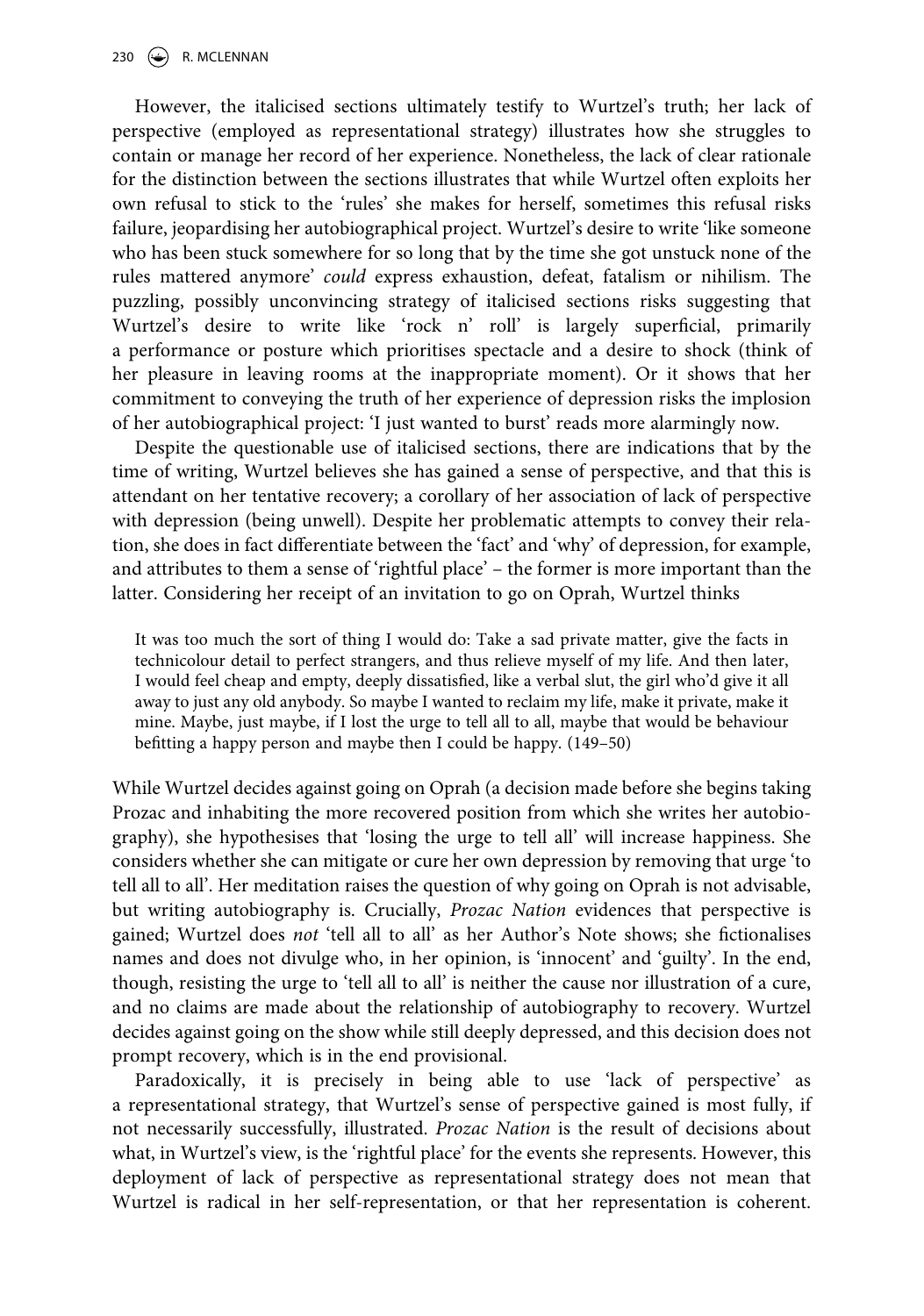This further clarifies Wurtzel's description of writing like 'rock n' roll'. It seems that she believes writing about depression to be revolutionary because *depression* is revolutionary, associated with disturbing norms of politeness and what should be written (depression is preferably not discussed; see Grisafi's 'fuck the stigma'). While such a stance explains Wurtzel's association in the popular imagination with rule breaking (in the sense of transgression, controversy, provocation), many of the attitudes she expresses are far from revolutionary. Often it is clear that rules, in the sense of the status quo, of dominant views, matter to Wurtzel very much (it is tempting, albeit problematic, to speculate that this too might be explained by the fact she suffers from a serious mental illness for which she cannot find an explanation, a cause). She argues that the sense of living in a world without rules is key to her generational identity and may have contributed to her depression. Following a miscarriage, she explains that it does not feel possible to tell anyone that she may have wanted a baby, and notes that people assume that she will have an abortion (171). Wurtzel considers abortion and divorce as both 'better' (in relation to individual freedoms), yet she writes

Sometimes I wish there were a way to let people know that just because I live in a world without rules, and in a life that is lawless, doesn't mean it doesn't hurt so bad the morning after. Sometimes I think that I was forced to withdraw into depression because it was the only rightful protest I could throw in the face of a world that said it was all right for people to come and go as they please, that there were simply no real obligations left'  $(171-172)$ .

Wurtzel's remarks about depression as 'protest' are controversial, as they suggest that depression is volitional. Characterising depression as 'rightful' protest serves as a caution that Wurtzel's decisions regarding the 'the rightful place' of her life's events, as achieved by a sense of perspective, should be subject to scrutiny. In her epilogue, she considers whether the prevalence of depression in her generation is explained because she and her peers live in a world where 'randomness does rule', and 'this lack of order is a debilitating, destabilising thing' (301). She ponders whether 'what has come to be placed in the category of depression is really a guardedness, a nervousness, a suspicion about intimacy, any of many perfectly natural reactions to a world that seems to be perilously lacking in the guarantees that our parents expected' (302); as examples of those 'guarantees' she references an enduring marriage, secure employment, and risk-free sex (302). Her reflections here go as far as questioning the existence of depression. They also express a resistance to postmodernism, both in terms of her desire for grand narrative (here, she wishes for a system of rules that people abide by), and in relation to her resistance to truth as relative, plural, provisional. In this discussion at least, Wurtzel wants clear, unequivocal rules to live by. But they are also *specific* rules, for a specific kind of life: a heterocentric, middle-class life narrative approximating that encompassed by Lejeune's privileged narrative (Smith and Watson's 'normative rules'). These rules come with attendant ideologies (regarding gender, race, sexuality and more) which Wurtzel does not inspect, though is she is ultimately ambivalent about whether she wants this life for herself.

Here and elsewhere, Wurtzel's disclosure of positions which may be intended to be provocative and contrarian (she desires rules and obligations) ultimately are extremely conservative (above, she evinces some regret about the fact that divorce and abortion are choices available to people). She is nostalgic and regretful about the breakdown of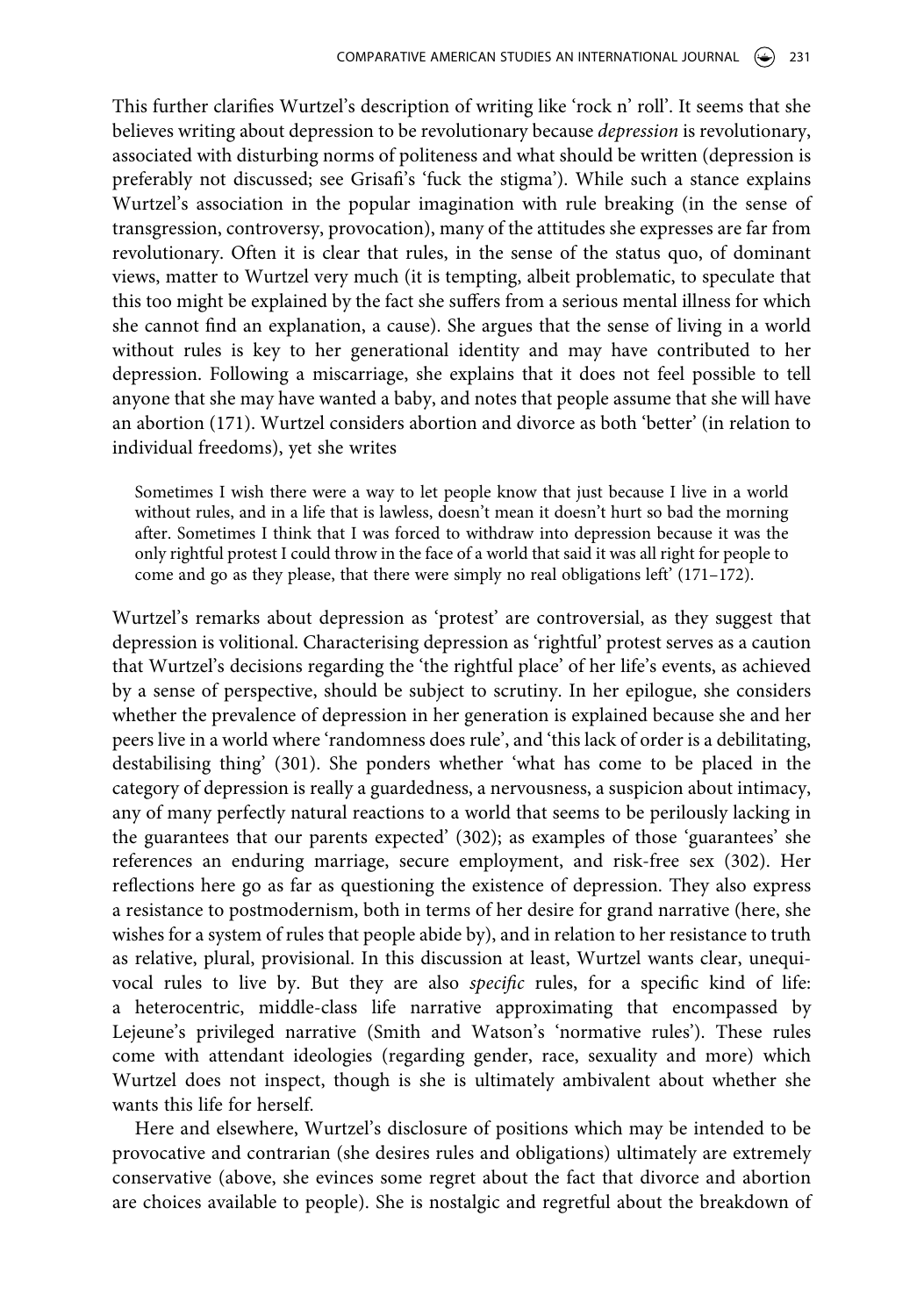the two-parent, heterosexual family, which she attributes to changes in the 1960s and the rising incidence of divorce (this is, of course, testifies to the impact of her parents' divorce upon her). Grisafi's claim that Wurtzel is applauded because she is a *woman*  speaking out about depression exists awkwardly alongside the fact that Wurtzel's opinions can be particularly conservative in relation to gender (consider her depiction of the person who 'tells all to all' as a 'verbal slut'). In her Afterword she implicitly makes a connection between families headed by a single mother and the large numbers of young people prescribed Prozac for depression (317). Wurtzel is conflicted and confused about discussing gendered identity throughout *Prozac Nation*. She describes the tension she experiences between wishing to engage in a carefree manner in sexual encounters, but being unable to (141). She does not extensively describe or critique sexism in American culture. She seems unwilling or unable to recognise that she was the victim of sexual assault when she was twelve (51–52). Her sparse references to feminism are often made for the purposes of ironic self-mockery (168, 198), and suggest that she is unsure to what extent she wishes to align herself with it. By a significant margin, the writers and musicians she reveres and who constitute the epigraphs to her various chapters are male, and Wurtzel not infrequently uses the generic 'he' (such as 17, 19, 311). In the misery of her depression, Wurtzel continually turns to men for support – her oft-stated desire for 'salvation' (186) (relief from depression) seems equated with love, and is primarily figured in the form of a romantic connection (104, 186, 207).

Given her inconsistent discussions of her gendered experience, it is unsurprising that Wurtzel does not interrogate gender and sexism in relation to her own autobiographical project and its reception. Her ambivalence to claiming a feminist position also makes it difficult to read her decision to try and represent the experience of having depression as faithfully as she can as a feminist act. For example, she notes in the Afterword that after she answers questions about why she has written the book, 'the next question would almost always be, *What on earth makes a woman in her midtwenties, thus far of no particularly outstanding accomplishment, have the audacity to write a three-hundred-page volume about her own life and nothing more, as if anyone else would actually give a shit?*' (315). Wurtzel dislikes this question because it makes her feel 'presumptuous' and she hates being accused of pride (315), but at no point does she note that these questions and accusations have much to do with her gender. Despite the pronouns above, it seems that Wurtzel thinks the issue is that she is an unremarkable and fairly privileged person who considers her life story important or interesting, not that the 'audacity' of making her story public is compounded because she is a woman. These examples suggest that she has internalised a number of sexist assumptions herself, which make for some troubling connections between gender, autobiography and depression: not being able to deploy a sense of perspective is associated with illness (because lack of perspective is a feature of depression) and with devalued female sexual behaviour (the verbal slut). This further implies that meaningful autobiographical expression is more difficult to achieve (or be recognised as such) for women, or that such expression must be achieved at the cost of delimiting agency and desire (the verbal slut must restrain her impulses). Or, given that the verbal slut expresses the most artless kind of autobiographical representation, the skill required to refrain from telling all to all is perhaps implicitly coded masculine.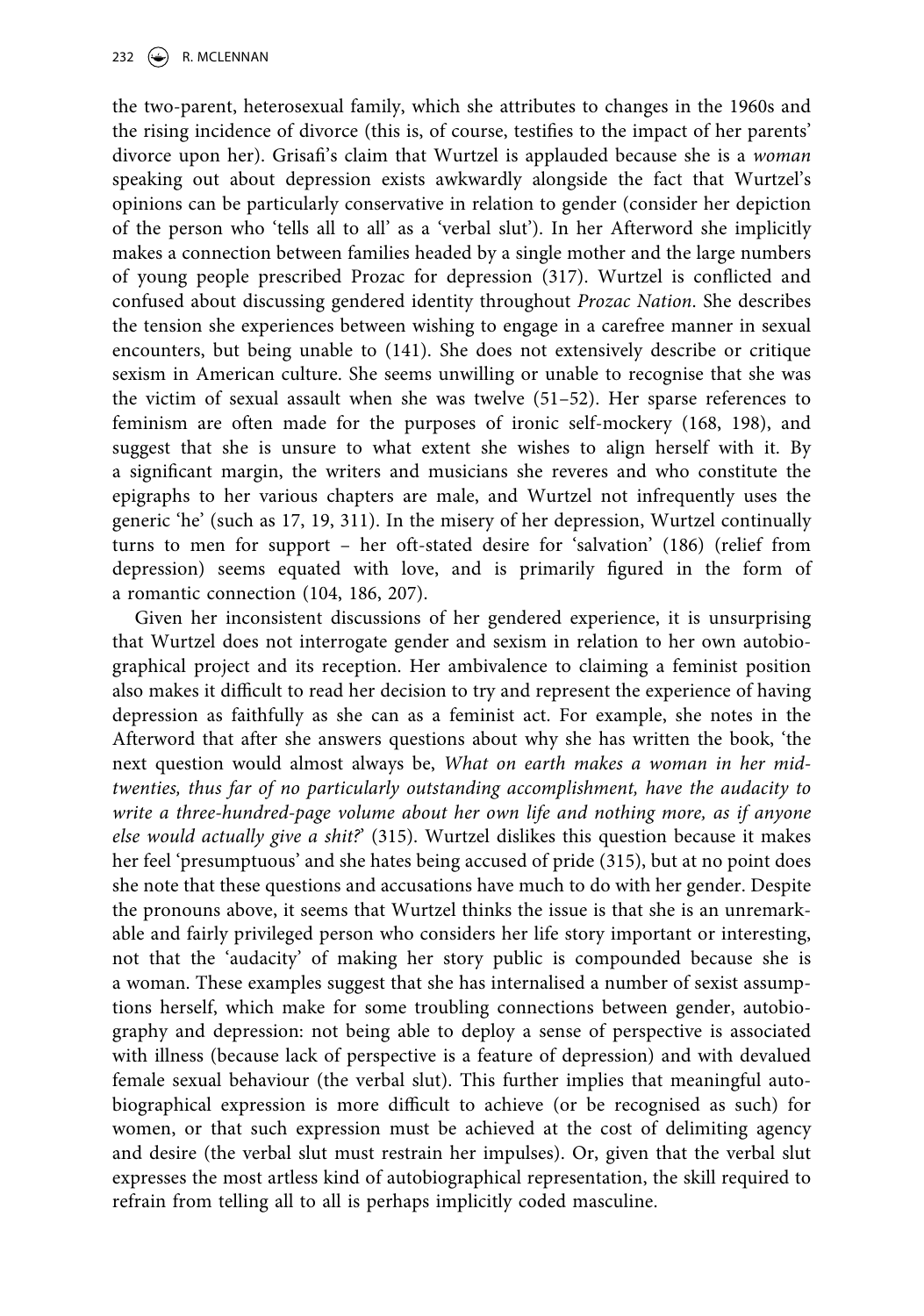Such comments and implications perhaps also explain contemporary critical reluctance to engage with Wurtzel's work. Despite Cooke's identification of 'audacity' as a key quality of some contemporary feminist life writing, for example, Wurtzel is not mentioned in her discussion of possible antecedents for the contemporary writers she examines. The confounding 'elasticity' of Wurtzel's lack of perspective as representational strategy (the dubious 'rightful place' she accords to gender and other politics in her work) explains why she does not fit comfortably with the authors and frameworks Smith and Watson use to consider her, and attempting to locate her within categories like 'feminist' or 'Generation X' seem doomed to failure. This makes Wurtzel's writing fascinating, but may explain her critical neglect. It is not easy to tell a story about what kind of a writer she is, what her position or values are. What *can* be said is that the provocative, nonconformist rock n' roll image that Wurtzel wants to claim for herself, and which has been further understood by many readers as an example of female empowerment, tells a story about her work which is partial at best.

The 'rightful place' of *Prozac Nation* in relation to traditions of American autobiography is no less difficult to quantify. Wurtzel's commitment to telling her own truth, her experience of depression '*and nothing more'* (315) explains her lack of interest in making a move familiar in many American autobiographies, that of setting herself up as a representative American, arguing that her story is applicable to others. Her autobiography's title may suggest that she does, but it was suggested by an agent, $\delta$  and it is only in the Afterword that she considers at length how rising incidences of depression and use of Prozac might be indicative of generational or national malaise. She is arguably more keen to stress that she is exceptional (an early user of Prozac who must additionally take lithium, a 'real sicko' (303)). Wurtzel appears similarly uninterested in offering her narrative as a narrative or template of self-improvement (though in the Afterword she claims that if the book 'has any particular purpose' it is to show that 'clinical depression is a real problem' (315), to demonstrate the severity of depression and its impact on many lives (315), and that she has written the book especially for young people, so that 'somewhere along the way this dour story might give some people some hope for a better future' (319)). It is tempting to treat such remarks with caution, given claims Wurtzel makes earlier in her autobiography. For example, she reflects on the absence of '*some insight*', some uplifting wisdom such as '*the truth will set me free, and all that*' on her return flight to America after an ill-fated trip to England:

*That's the problem with reality, that's the fallacy of therapy: It assumes that you will have a series of revelations, or even just one little one, and that these various truths will come to you and will change your life completely.* (277)

#### Wurtzel continues

*But the truth is, it doesn't work that way. [. . .] But in all likelihood, you're going to keep on doing the same old things. You'll still be the same person. You'll still cling to your destructive, debilitating habits because your emotional tie to them is so strong – so much stronger than any dime-store insight you might come up with – that the stupid things you do are really the only things you've got that keep you centred and connected. They are the only things about you that make you* you' (277–278).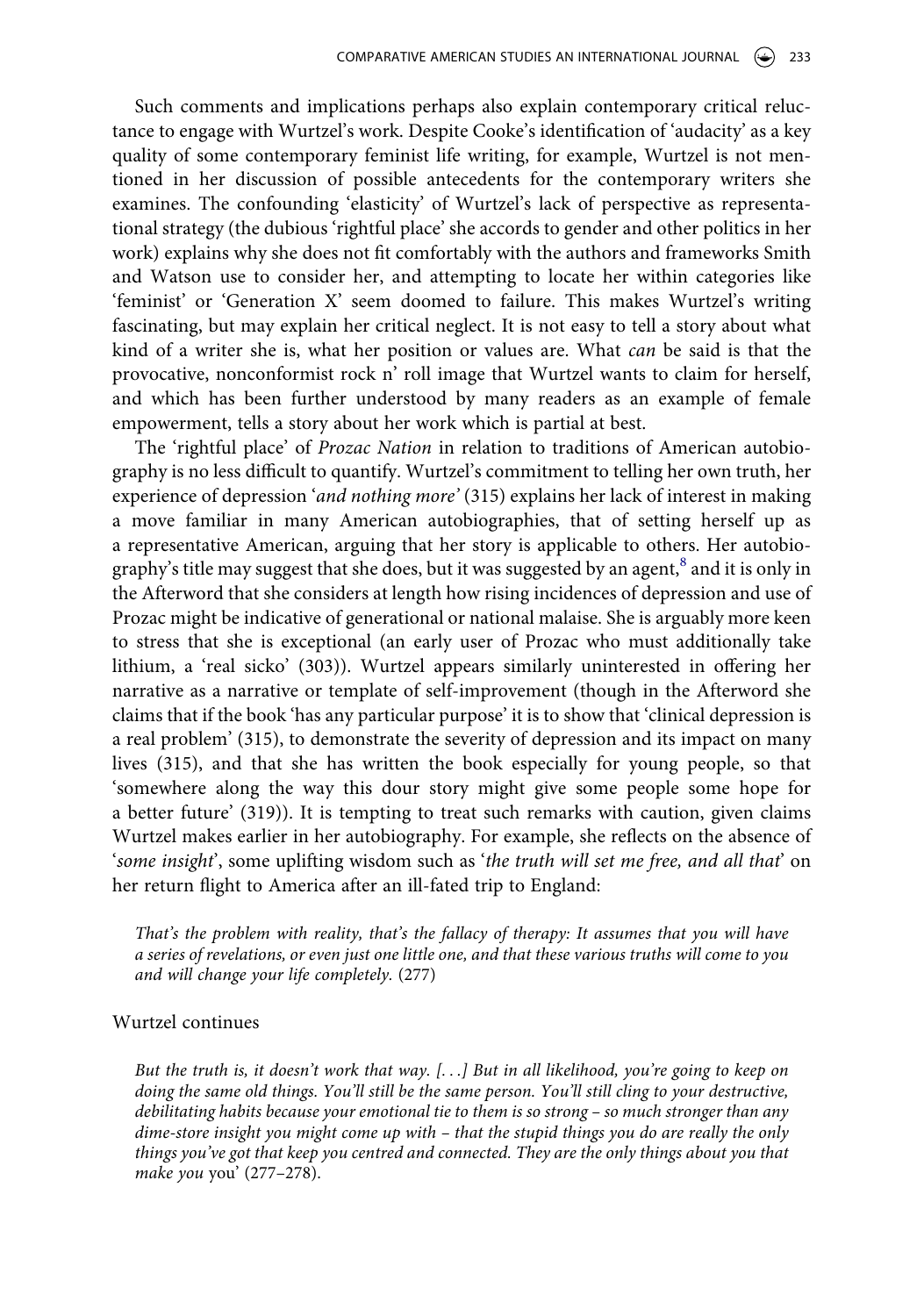234  $\leftrightarrow$  R. MCLENNAN

These remarks are contradictory, primarily because Wurtzel's claim about the difficulty of assuming reality or therapy will offer up truths is nonetheless presented as insight borne of her own experience: 'the truth is'. It is a truth arguably relevant to others, no less: 'you'. Her rejection of the notion of acquiring truths about the self through therapy or self-exploration suggests that she is not offering a conventional 'recovery' narrative, or testifying to an autobiography of/as self-improvement.<sup>[9](#page-19-8)</sup> This is despite her text's conclusion, immediately prior to the Epilogue, with a discussion of a childhood game in which her mother would '*tell me to think of pretty things'* (293). Wurtzel concludes her discussion with itemisation of some pretty things, and then a commentary: '*Nothing that extraordinary, but when you're four years old, it's cats and dogs that make life worth living. And I kind of think it's maybe not so different now*' (294). It is tempting to think that this discussion, as with Wurtzel's claims about the 'purpose' of her text in the Afterword, are offered partly because the privileged narrative of autobiography may require them, and because otherwise, how else would Wurtzel conclude her text? After all, Wurtzel's experience justifies her claims that powerful insight has little transformative value – it is not therapy, epiphany or her commitment to live life differently which helps her recover from depression, but Prozac. The comfort Wurtzel takes in the childhood game does not represent an insight marking a crucial stage in her recovery, although it is presented, close to the close of her narrative, in the place where one might expect to find such a moment in a recovery narrative. Rather, her discussion of its value for her adult life is only made possible because she is tentatively recovered. She implicitly rejects the notion of autobiography as a vehicle via which truths of the self are discovered, for writer or reader (though of course, she presents this as a truth, *in* autobiography). It seems that she primarily understands autobiography as the medium for relaying her self and her experience, and she is less interested in examining how autobiography assists in producing both.

In *Prozac Nation*, then, Wurtzel is forced to negotiate the difficulties of telling the truth of her depression in a genre she feels sceptical towards, one whose dominant narrative may make demands (such as for an optimistic tale of self-development and recovery) that she cannot satisfy. Her refusal to make definitive statements (about her depression, about her stance in relation to various cultural debates) lends a particular charge to her identification with her father: 'He's like me, always compromising, always throwing up his hands, never quite certain of the righteousness of his cause'  $(66)$ <sup>[10](#page-20-9)</sup> Often, Wurtzel turns this drive to compromise to effective use in her autobiography. It allows her to convey and manage the confusion and uncertainty that attends her attempts to understand her depression, and it allows her to assume and relinquish positions and stances as it suits her, to entertain contradictory attitudes. But it should be noted that she reads this drive to compromise as ultimately destructive. Her list of the qualities she shares with her father follows a description of her parents fighting over her like the women claiming ownership of a baby in 'the King Solomon story in the bible'. Wurtzel notes that her mother would sacrifice everything to keep the child [Wurtzel] intact, but she is less sure of her father: 'It would have been just like him to tiredly exclaim, *Tear the child apart*, which is what was happening anyway' (66). Wurtzel's lack of commitment to her own rules does risk breaking her own text apart. Her contradictory, undeveloped or unscrutinised attitudes illustrate how autobiography can mitigate her experience in problematic ways, and risks making her text's lack of coherence frustrating for readers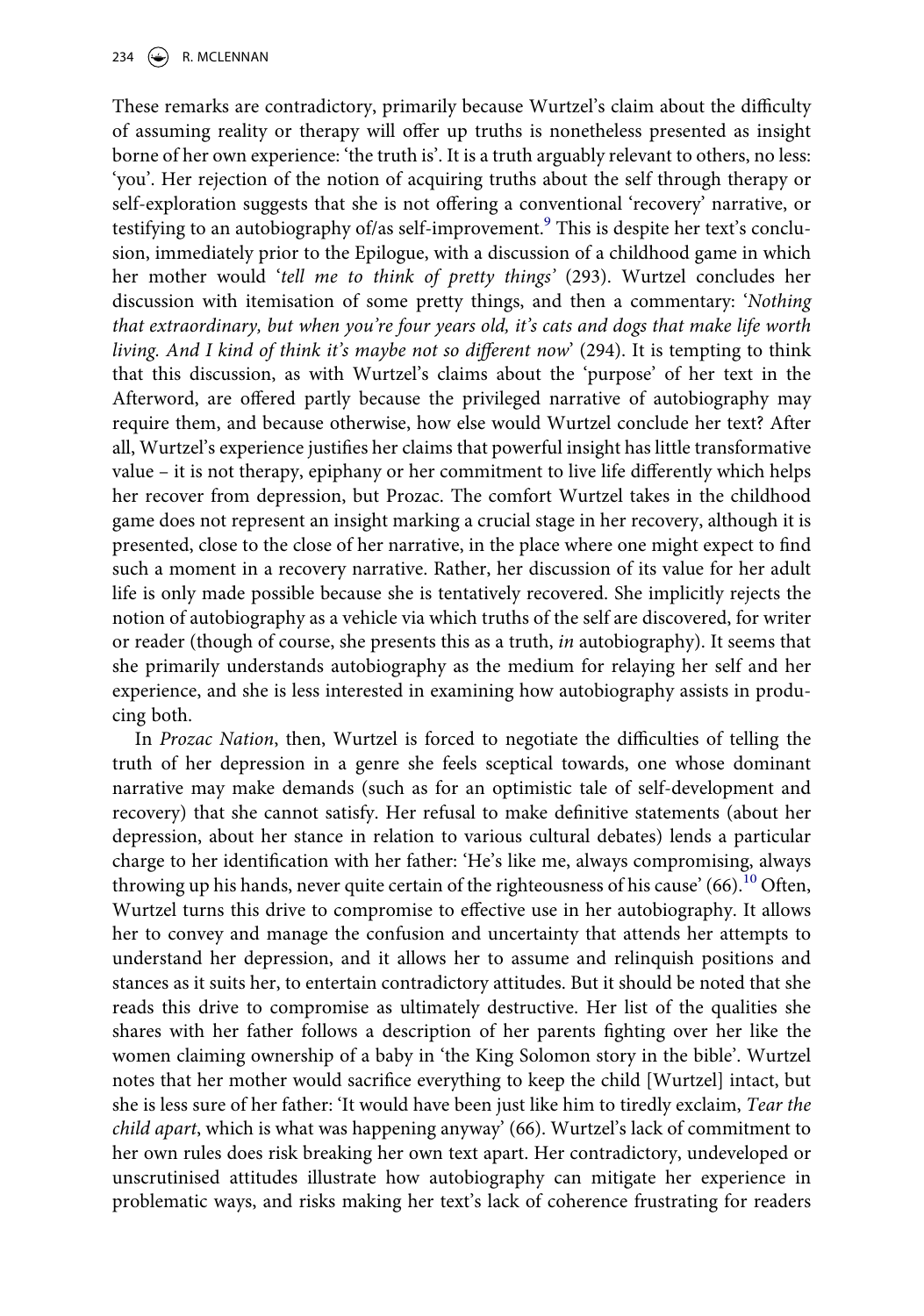and challenging to analyse. Nonetheless, Wurtzel's relentless commitment to communicating her truth of depression necessitates drawing and redrawing of the bounds of the sovereign self as she documents her struggle in – and with – autobiography. The result, *Prozac Nation*, is a major contribution to the genre which deserves more scholarly attention.

# **'The skeleton of the story line': Wurtzel and Khakpour**

In one of her contrarian moments, Wurtzel takes issue with Tolstoy's claim that '*all happy families are the same, but unhappy families are all unhappy in different ways*' (223). She insists that Tolstoy has the situation back-to-front: '*In any fucked-up family, whether the problem is that the mother drinks or the father beats the children or the parents want to kill each other, the skeleton of the story line is always the same. The description of what causes the pathology is the same. It's always something about not being loved enough as a child, or being neglected at some other point. Listen to any unhappy person tell his tale of woe, and it sounds like every other tale of woe*' (223). This does not, of course, prevent Wurtzel from telling her own 'tale of woe'; one additionally far from wedded to the idea that her depression has its root cause in family unhappiness. But it is true that there are, broadly speaking, a number of elements the 'skeleton' of Wurtzel's autobiography shares with Khakpour's *Sick* despite the nearly three decades that separate them. Both authors document difficulties in their childhoods and strained family relationships. New York is important in their lives. Both look primarily to men, often via romantic relationships, for support and on occasion, rescue from their circumstances and suffering, ultimately testifying perhaps to Wurtzel's claim about unhappiness stemming from a lack of love. Yet for both, their mother's acknowledgement that they are ill is a major relief and validation. Both write about their experiences with drugs. Both suffer sexual assault. Both contemplate suicide. Both write from a position of tentative recovery and are both resistant to, yet tempted by, the triumphal or optimistic 'recovery' narrative. For both, writing is vital to their sense of self.

With these similarities in mind, it is a little surprising that Wurtzel is not among a number of writers acknowledged in Khakpour's Afterword, although upon hearing of her death Khakpour tweeted 'oh god i loved her so much. Goodbye Elizabeth Wurtzel and thank you for always being you' (Jan 7 2020). Khakpour's 'thank you for being you' captures Wurtzel's fidelity to representing her self, her experiences, her truth, and carries the added implication that Wurtzel is unique; there is nobody like her. Khakpour's tribute to Wurtzel illustrates her most important legacy for subsequent autobiographers: Wurtzel's commitment to communicating (only) her own experience (her truth) gives others permission to commit exclusively to the singularity of theirs, in ways which both affirm and resist the bounds of the sovereign self privileged in Western autobiography, with ambivalent, contradictory and complex results. This commitment *can* be feminist as employed by other writers, although it cannot be clearly understood as such in Wurtzel's case.

In Khakpour's case, Wurtzel's influence may also be detected in the tolerance of irresolution, of an absence of 'why' for Khakpour's illness. Yet for Khakpour, autobiography is less something to be grappled with, resisted, or to be treated with scepticism (as it is for Wurtzel) and more a means of solace, as it is via writing her experience that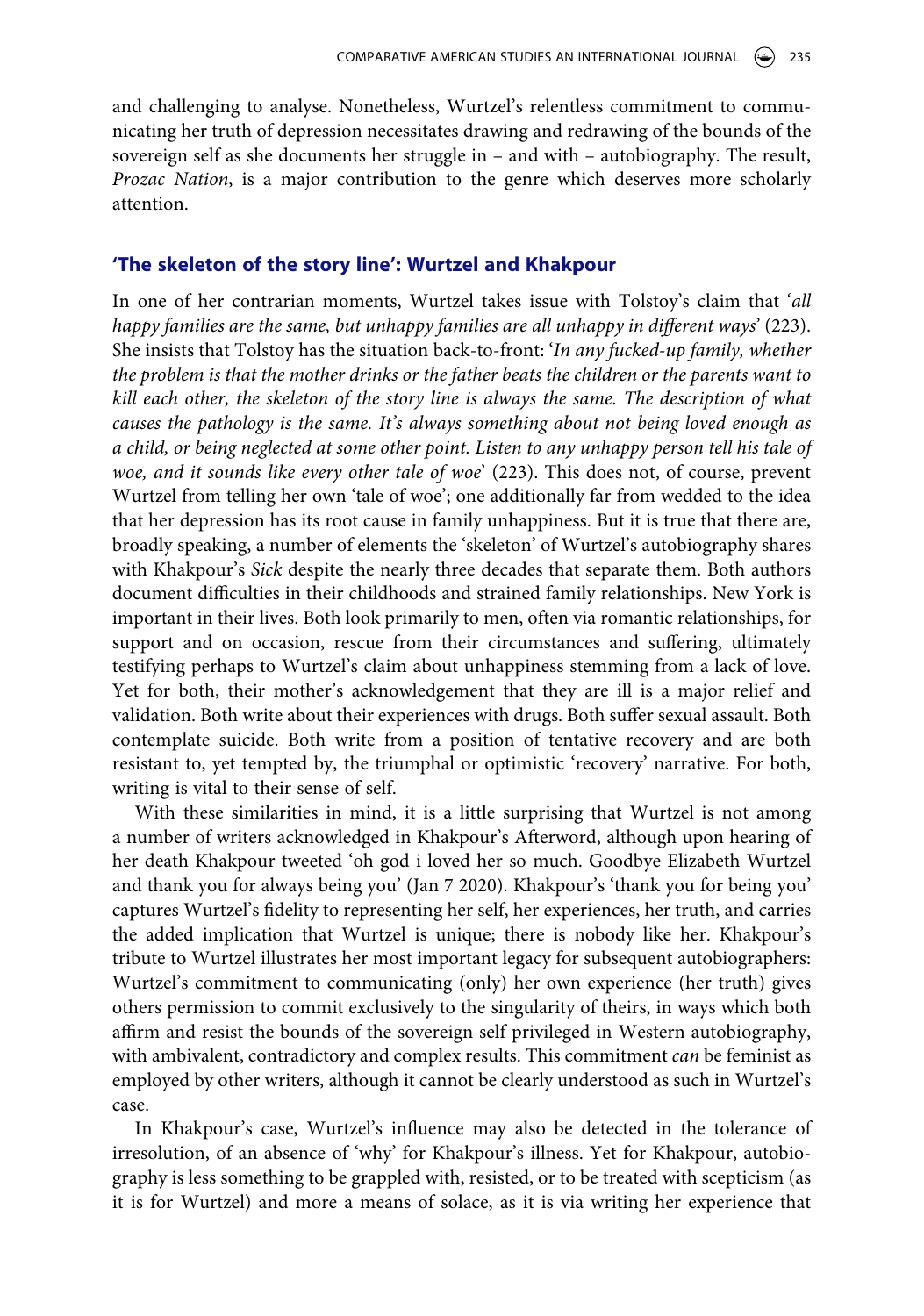Khakpour is able to exert a limited degree of control over it. Khakpour's claim that her book is her 'personal story' does not constitute an explicit statement of its 'autobiographical occasion'; indeed, arguably there is no such statement in the text at all, which tasks readers to decide her motivations for writing. As in Wurtzel's text, this implicit claim that Khakpour's 'personal story' is important in its own right constitutes a challenge to the sovereign self privileged throughout the history of autobiography, and its truths (Khakpour is a woman of colour, an immigrant, and she identifies as queer), but Khakpour's insistence on the 'personal' nature of her text may also be due to necessity. Whereas there is relative consensus among medical professionals that Wurtzel has depression, and she writes at a time when the efficacy of Prozac has been established as a treatment, for much of her life Khakpour's documented experience of illness is compounded by the absence of a diagnosis. At the time of writing Khakpour has received a diagnosis of Lyme disease. However, she recounts a long period of suffering without knowing what is wrong, when medical professionals are dismissive of her symptoms or undecided about whether she is suffering from physical or mental illness, and during which the absence of a diagnosis contributes to her mental anguish and makes her vulnerable to individuals proffering dubious, expensive treatments. For Khakpour there is no equivalent of Prozac, no cure for Lyme disease.

*Sick* contains an additional Author's Note in which Khakpour says she must get 'the few certainties out of the way, the closest one can come to "facts"' (1). Khakpour's experience of illness, then, is distressing because she cannot tell an authoritative story about it. Her remark above implies that the remainder of her autobiography belongs to a category other than 'facts'. Similar to Wurtzel's prioriting of how depression feels, 'facts' are not central to Khakpour's text. Khakpour notes that for her, storytelling is 'a way to survive things'; (27); for Khakpour writing is associated with endurance, even healing, in ways which seem less attainable for, or accepted by, Wurtzel. Throughout *Sick*, the absence of a 'skeleton' (structure, certainties), for her story of illness, is something Khakpour learns to accept; at the same time, though, she embraces the possibilities of 'skeleton' that autobiography offers, the ways she can experiment with and exert control over telling her story, together with its comforts (writing autobiography cannot cure her, but it does yield pleasures and rewards).

Khakpour's statement that her text comprises her 'personal story' is contained within a brief disclaimer which contains motives similar to those in Wurtzel's Author's Note. Khakpour's disclaimer stresses that readers should not construe her text as relaying medical advice; it concludes by recommending that readers consult medical professionals before undertaking any programme or treatment. Both paratexts seem designed to foreclose legal action, with Wurtzel concerned with charges of defamation, and Khakpour concerned that she might be perceived as claiming medical authority and therefore could influence others. These opening statements establish a major difference in orientation between these texts. While Wurtzel's Author's Note establishes her primary commitment to herself (it is self-protective), Khakpour's disclaimer acknowledges an ethical relationship to her readers. Indeed, Khakpour's self-representation is much more relational (the only other person extensively realised in Wurtzel's text is her mother, to whom *Prozac Nation* is dedicated). Much of *Sick* is dedicated to exploring the multiple 'marginal identifiers' (239) Khakpour feels (that is, the elements of her identity which mark her as belonging to various groups). Khakpour's writing is informed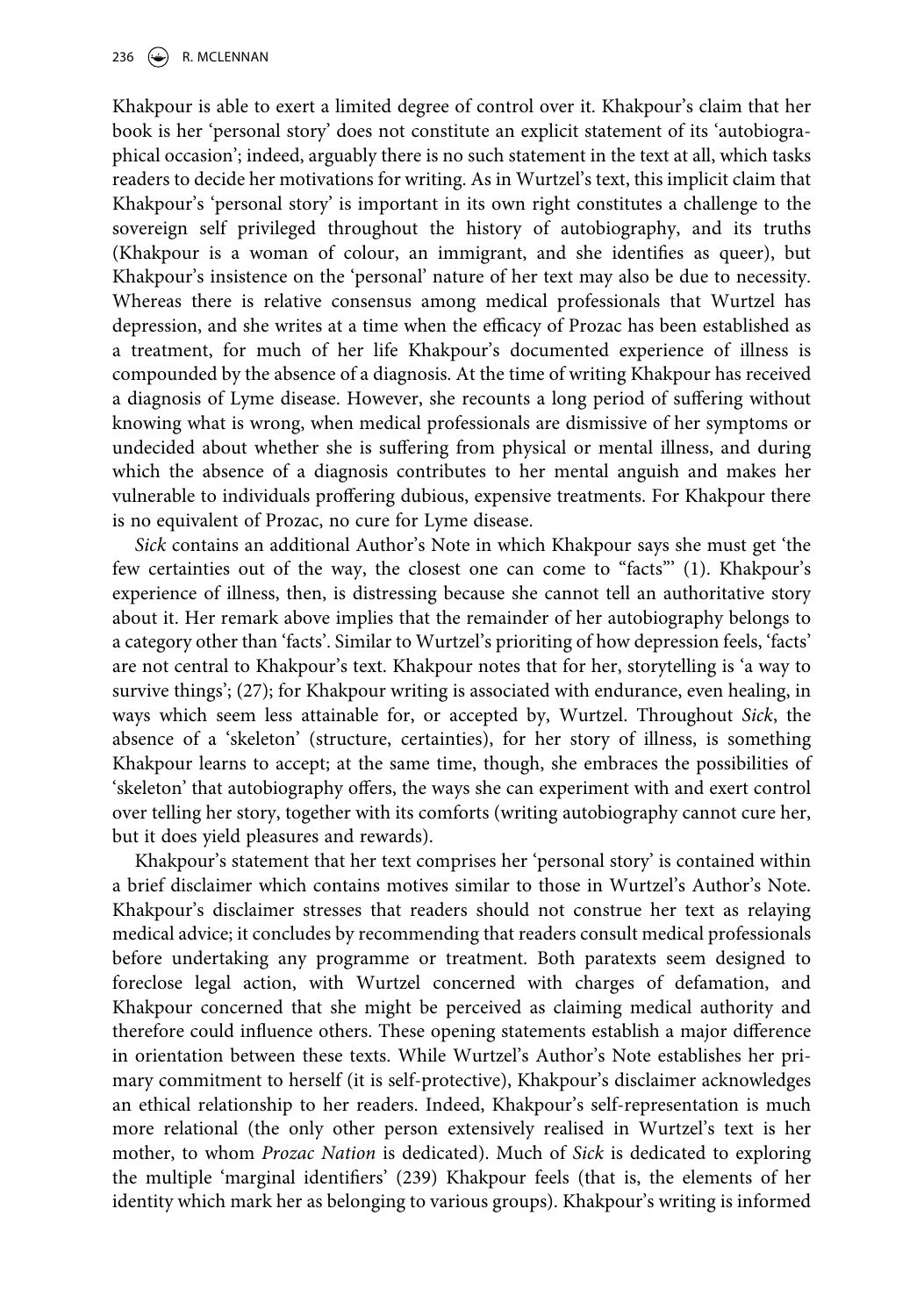by understanding and engagement with concepts such as intersectionality and structural critique, while Wurtzel's is not. But Khakpour's orientation towards others and the relational is only partially explained by the different era in which she writes. Khakpour's narrative makes it clear that she suspects that her 'marginal identifiers' (239) have a key role in affecting her health and her treatment, a message that (like the permission Wurtzel gives individuals to focus on their own story) might be an encouragement to others to consider whether such a situation applies to their own lives.

Central to Khakpour's self-representation is her claim is that she has never felt comfortable in her body (5). She notes that as a child 'I thought of myself as a ghost, an essence at best who'd entered some incorrect form' and notes that as she grew older she understood this sense of estrangement from her body as '"otherness", a feature of Americanness even' (5). That Khakpour has never felt 'at home' (6) in her body raises the possibility that she has never been well; that her illness predates the symptoms that are eventually diagnosed as Lyme disease. It also, however, makes clear that Khakpour suspects her 'marginal identifiers' are linked to her illness; she relates how she may have acquired PTSD from a traumatic emigration to America from Iran aged two years old (27–28).

The absence of a clear origin narrative for her illness leads Khakpour to resist a linear narrative; it may be, too, that she recognises this as an 'incorrect form' (skeleton, perhaps) for her story of not being at home in her body. Unlike Wurtzel's problematic strategy of presenting a linear narrative disrupted by italicised sections, Khakpour's story is more radically and coherently structured according to setting, with chapters largely corresponding to important locations in Khakpour's life. This emphasis on setting nonetheless indicates that like Wurtzel, Khakpour worries away at the 'why' of her illness; she puzzles over where she received the tick bite which causes Lyme disease. Of a childhood hiking trip with her parents, she recalls their conversation about a sign warning of Lyme disease and her parents' use of the Farsi word *kaneh*, a word depicting a pest but also an insult, 'someone more than possessed by a bite, someone who has lost it' (37). Khakpour reflects that 'Of all the things that could do damage – revolution, war, poverty in a new land – why would anyone think of a *kaneh*?' (37). Of her time at university, she states that despite receiving lots of insect bites, 'what did bites mean in a time of hickeys, and even more so at a time of my friends' track marks, when the only thing it seemed possible to die of was a drug overdose, with suicide a close second? I did not think about bugs during that phase' (56). Discussing a relationship which entailed spending time in the Hamptons, another area of 'Lyme country' (59), she reflects on the strains in their relationship and (of) the affluent world it opens for her: 'why on earth could I have been thinking about a tick in all that?' (61) These reflections register a sense of contradictory bafflement: how could she have failed to heed the signs (literally, as she recalls numerous signs warning about tick bites) – and how was she supposed to know they were important? These reflections, blending self-justification and self-recrimination, make the point that had Khakpour not been suffering from the PTSD occasioned by moving from Iran with her parents, or the subsequent difficulties of adjusting to life in America, or navigating strains in her existence which have much to do with her sense of not being at 'home' in relation to her body (in terms of gender, race or class), then she might have been more troubled by the possibility of catching Lyme.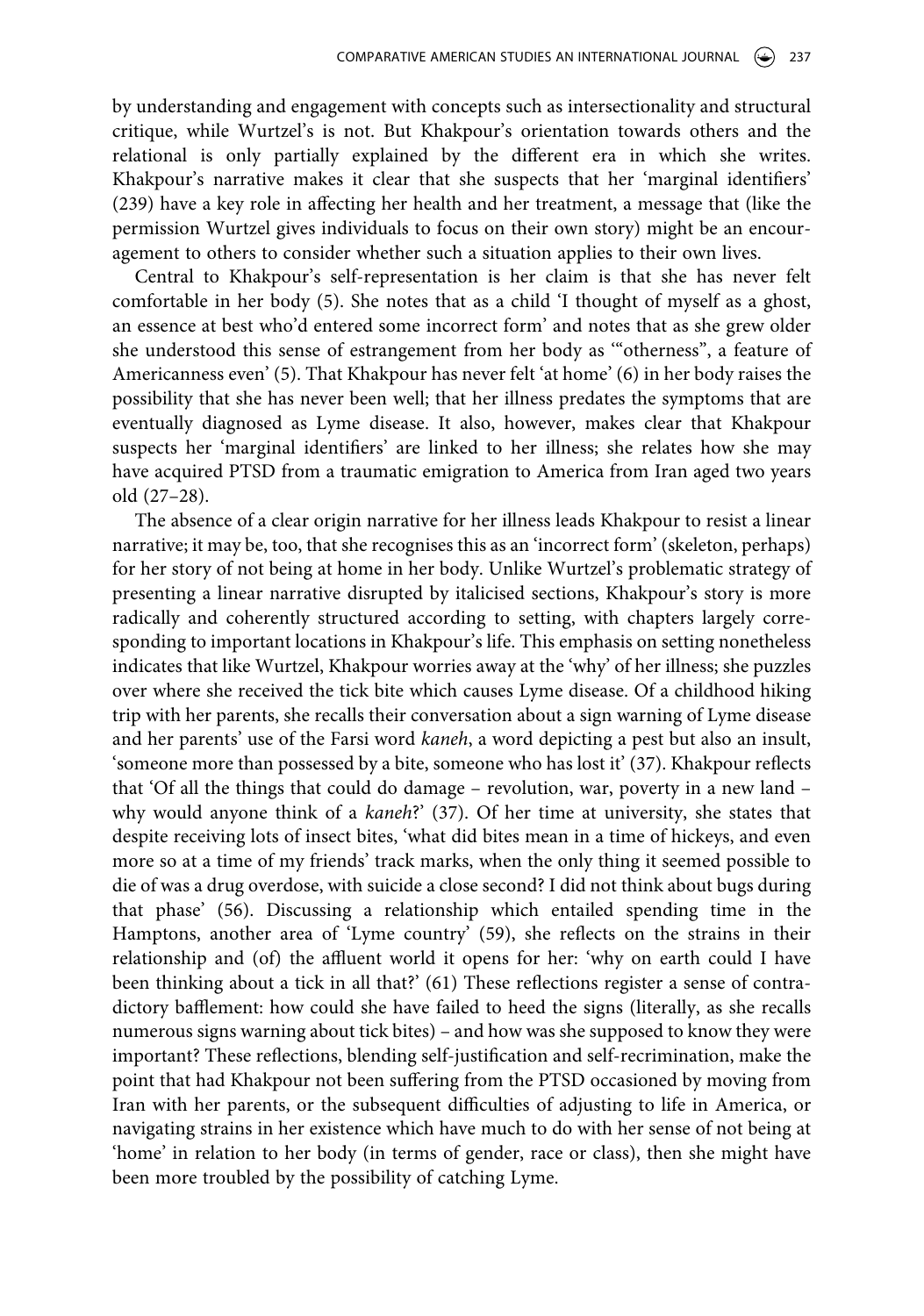Khakpour therefore converts the absence of an origin for her illness into a generative representational strategy, as Wurtzel does with her 'lack of perspective'; in her case, one which enables scrutiny and critique of social inequalities in America. Indeed, whereas Wurtzel worries that she cannot place events 'in their rightful place', Khakpour appears more empowered by this. To a much greater extent than Wurtzel, Khakpour is explicitly reflective about, and at ease with, the task of 'translating' her experience in writing. Khakpour gains agency from the experimentation afforded by the absence of a 'the rightful place' for her life's events, via entertaining her own speculations about her illness and finding pleasure in the thematic and symbolic possibilities of her life events and her interpretations of them. The decision to eschew a linear narrative in favour of a focus on place draws attention to Khakpour's decisions in organising her autobiography. Such a structure enables Khakpour to consider the implications of acquiring Lyme under one set of circumstances or another: considering that she might have got it in upstate New York after 9/11, with a boyfriend she envies for his affluent family and whose stepmother herself has Lyme, Khakpour notes that 'It's almost too poetic, the narrative that Lyme had come to me then – perhaps the writer in me believes that it did because so many loose ends of events would be neatly tied there amid the tangles of character and plot' (59). Even then, though, she puzzles over how to interpret events: whether such an origin story appeals to her because it is aesthetically neat, because it allows her to allocate blame, because it makes her feel less alone, or because she is simply running out of explanations (59). Her story is devoid of certainties regarding her illness's cause or cure, but Khakpour can attend to its dominant themes and their impact on her life – those 'marginal identifiers' and the ways they exacerbate some of her mental illness, detract from her abilities to identify threats to her physical health, and affect the quality of the treatment she receives. She discusses how women are more likely to be treated as suffering from mental than physical illness (166), and her terror of racist treatment in hospital (128). In the face of this, one of the few sources of certainty and solace in her life is writing itself: recounting her childhood she claims that 'The only place I fit in was not quite home but what was within our home: it was the desk, the chair, the pen and paper. It was the only place I felt well' (30).

The autobiographical occasion may also be absent from Khakpour's text because the 'personal story' presented in *Sick* is not one she envisioned writing. Her epilogue refers to The Book I Sold, 'a story of triumph, of how a woman dove into the depths of addiction and illness and got well. She got herself better. She made it. The Book I Sold might even imply you can do it too. Or anyone can. Who knows.' (245). But Khakpour notes this book never came into existence because she fell ill in winter 2016. She describes her thoughts in hospital:

I imagined myself writing, reading, fingertips at a keyboard, eyes glued to a page, dazing off within the folds of a story, remembering the lines of a poem, purple pen to pages and pages of edits. And I imagined myself further holding a book, This Book that was not The Book I Sold, holding it against my chest, if only to feel my heart beat against it. The story didn't end as I imagined so many times; in the end I would make it (250).

*Sick*, then, is not the optimistic recovery narrative Khakpour anticipates and is contracted to write. Her autobiography's conclusion indicates that the 'triumph' is not the process of having 'got well' or having 'got herself better'; it is the completion of 'This Book', which stands as testimony to the fragile, improved condition which enabled Khakpour to create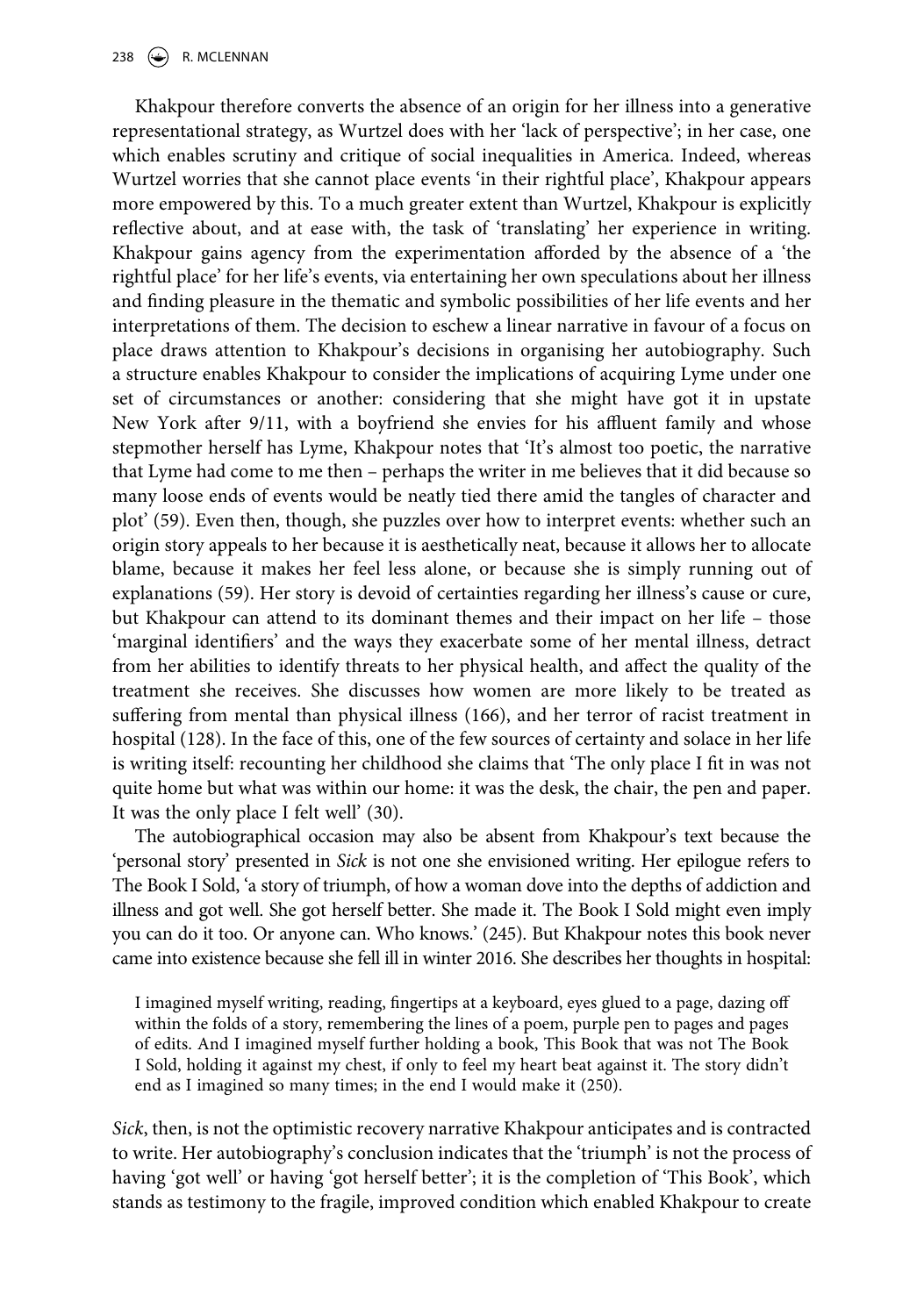it. 'I made it' means both that Khakpour recovered from that particular period of illness, and that she made the book itself, transforming it from an imagined source of comfort while she lies in a hospital bed, to reality. This ending also, however, may be intended to compensate for the triumphal recovery story, one more closely aligned with Lejeune's privileged autobiographical narrative, and one that Khakpour, like Wurtzel, may feel pressure to provide. Indeed, Wurtzel's insertion of solace found in memory of a childhood game listing 'all the pretty things' may be designed to provide such a optimistic moment, functioning similarly to Khakpour's passage above.

The Book I Sold occupies a ghostlike status in relation to *Sick*. It is likely that Khakpour's *Sick*, as well as many other contemporary American autobiographies by women, is more complexly haunted by *Prozac Nation*, an autobiography in which Wurtzel resolutely writes her own (and only her own) story of illness, refusing some of the demands of autobiography (to tell a coherent, other-directed, optimistic story of self-improvement) even as her commitment to her own story implicitly mediates on behalf of others, suggesting that they can redraw the bounds of the sovereign self in committing to theirs.

#### **Notes**

- <span id="page-19-12"></span><span id="page-19-0"></span>1. Grisafi cites reviews of *Prozac Nation* in *Newsweek* ([1994](#page-21-1)),*Publishers Weekly*, and devotes most attention to Ken Tucker's ([1994\)](#page-21-2) review in the *New York Times*.
- <span id="page-19-11"></span><span id="page-19-1"></span>2. See, for example, *Rolling Stone's* obituary of Wurtzel, which claimed that she 'is widely credited with ushering in the explosion of the first-person essay and memoir genre that marked the early years of the internet' (Dickson [2020](#page-20-10)), while in 2012 an episode of the BBC Radio 4 series One to One, with Wurtzel, advertises her as 'author of "misery memoir" *Prozac Nation*'. In her 2017 Afterword for a new edition of *Prozac Nation*, Wurtzel comes close to claiming that she invented the contemporary memoir, which she says was 'not a category' when she wrote her book (Wurtzel [2017,](#page-21-3) 330).
- <span id="page-19-13"></span><span id="page-19-9"></span><span id="page-19-2"></span>3. The gender politics of truth telling has been discussed at length by Gilmore [\(1994,](#page-20-11) [2001\)](#page-20-7), but for a more general study of truth in autobiography, see Adams [\(1990\)](#page-20-12).
- <span id="page-19-10"></span><span id="page-19-3"></span>4. Wurtzel herself acknowledges William Styron's autobiography about depression, *Darkness Visible* (1990) as an important precursor to her text. Styron's text was published only four years before *Prozac Nation*, although Styron was male, much older than Wurtzel, and writes about depression very differently. Abigail Cheever ([2000\)](#page-20-13) offers a (not entirely convincing) analysis of how depression has been represented across some twentieth century American autobiographies.
- <span id="page-19-4"></span>5. Gilmore's *Autobiographics* ([1994](#page-20-11)) examines how emphasising the importance of the 'proper name' may further legitimise or privilege male autobiographers (81-82); however, Lejeune's claims are also problematised by writers such as Philip Roth, who gives his name to a character in his novel *Operation Shylock* (1993).
- <span id="page-19-5"></span>6. I am very grateful to the librarian at the Library of Congress who assisted my queries about various editions of *Prozac Nation*.
- <span id="page-19-6"></span>7. See [Smith and Watson \(\[2001\] 2010\)](#page-20-2) for a useful discussion of the ways in which the emergence of the genre in Western culture coincided with the development of the centrality of the Enlightenment sovereign self (white, male, rational).
- <span id="page-19-7"></span>8. In a [1994](#page-20-14) interview with Vice, Wurtzel describes how she originally intended the book's title to be 'I Hate Myself and Want to Die', but her agent suggested that the epilogue's title, 'Prozac Nation,' would be better.
- <span id="page-19-8"></span>9. Notably, Wurtzel's next autobiography, *More, Now, Again* (2004), relies much more heavily on the recovery narrative structure and the insights of therapy in its depiction of her efforts to manage drug addiction. While this book too deserves reconsideration, the fact that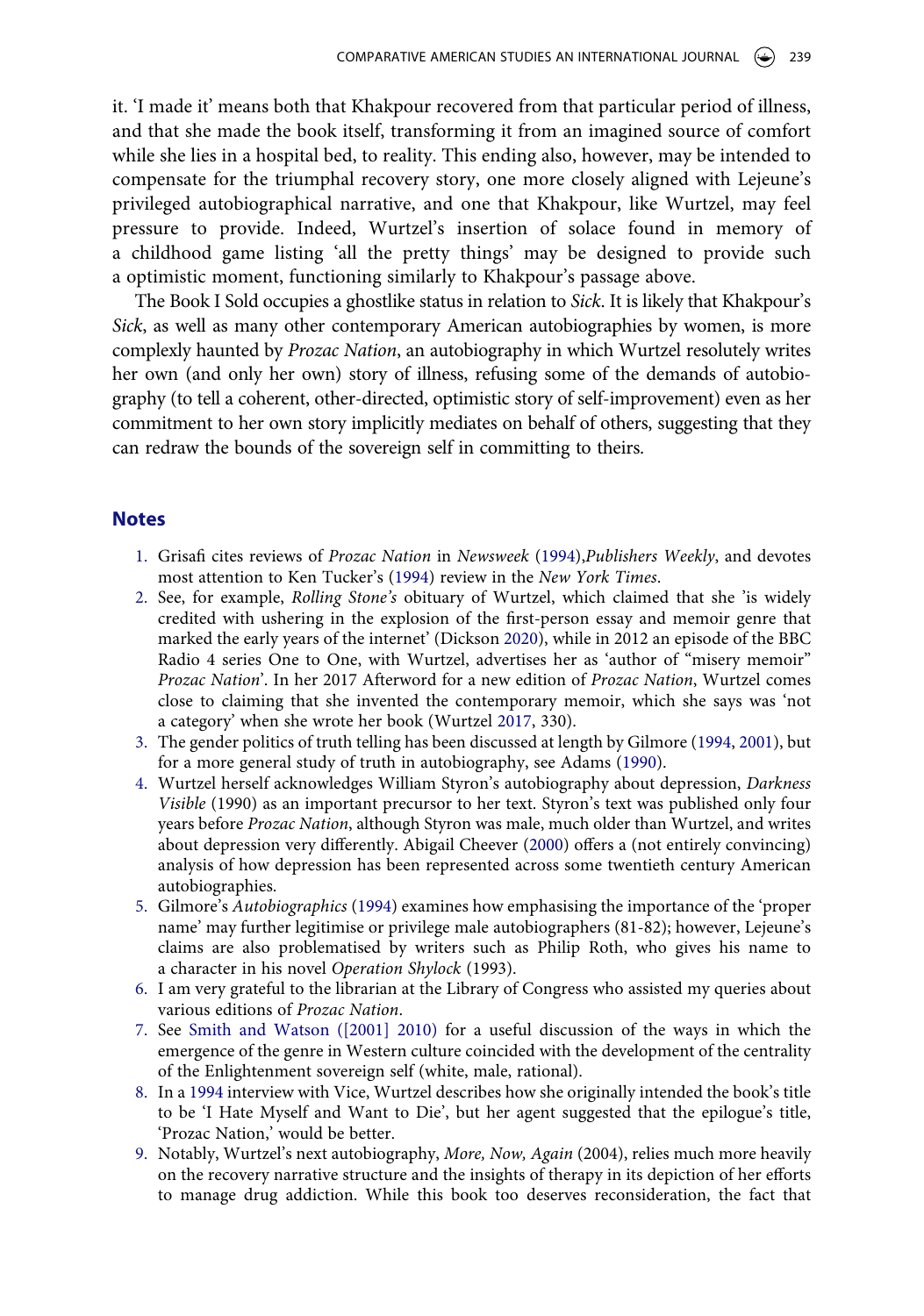Wurtzel's literary reputation still primarily rests upon *Prozac Nation* suggests that it is her struggle with, rather than acceptance of, the recovery narrative which has resulted in the more complex and valuable contribution to American autobiography.

<span id="page-20-9"></span>10. In 2018 Wurtzel published an article in *The Cut* in which she reflected on her discovery in 2016 that her biological father was another man, Bob Adelman. Her article discusses Donald Wurtzel in terms closely corresponding to his depiction in *Prozac Nation*. In this article Wurtzel does not quote from or challenge anything she wrote in that text; perhaps this discovery did not change her account of her history.

# **Disclosure statement**

No potential conflict of interest was reported by the author(s).

# **Notes on contributor**

*Dr Rachael McLennan* is Senior Lecturer in American Literature and Culture at the University of East Anglia, UK. She is the author of *Developing Figures: Adolescence, America and Postwar Fiction*  (Palgrave, 2008), *American Autobiography* (Edinburgh University Press, 2013), and *In Different Rooms: Representations of Anne Frank in American Literature* (Routledge, 2016).

# **References**

- <span id="page-20-12"></span>Adams, T. D. [1990](#page-19-9). *Telling Lies in Modern American Autobiography*. Chapel Hill: University of North Carolina Press.
- <span id="page-20-13"></span>Cheever, A. [2000](#page-19-10). "Prozac Americans: Depression, Identity and Selfhood." *Twentieth Century Literature* 46.3: 346–368. doi:[10.1215/0041462X-2000-4005.](https://doi.org/10.1215/0041462X-2000-4005)
- <span id="page-20-8"></span>Cooke, J. A. [2020](#page-3-0). *Contemporary Feminist Life-Writing: The New Audacity*. Cambridge: Cambridge University Press.
- <span id="page-20-10"></span>Dickson, E. J. [2020](#page-19-11). "Elizabeth Wurtzel, Author of 'Prozac Nation', Dead at 52." *Rolling Stone*, January 7. Accessed 22 September 2021.
- <span id="page-20-5"></span>Eakin, J., ed. [1989.](#page-3-1) *On Autobiography: Philippe Lejeune*. Minneapolis: University of Minnesota Press.
- <span id="page-20-11"></span>Gilmore, L. [1994](#page-19-4). *Autobiographics: A Feminist Theory of Women's Self-Representation*. New York: Cornell University Press.
- <span id="page-20-7"></span>Gilmore, L. [2001](#page-3-2). *The Limits of Autobiography: Trauma and Testimony*. New York: Cornell University Press.
- <span id="page-20-1"></span>Grisafi, P. [2020](#page-1-0). "Elizabeth Wurtzel and the Feminist Disability Memoir ." *Los Angeles Review of Books*, February 14. Accessed 22 September 2021. [https://lareviewofbooks.org/article/elizabeth](https://lareviewofbooks.org/article/elizabeth-wurtzel-and-the-feminist-disability-memoir/)[wurtzel-and-the-feminist-disability-memoir/](https://lareviewofbooks.org/article/elizabeth-wurtzel-and-the-feminist-disability-memoir/)

<span id="page-20-4"></span>Khakpour, P. [2018.](#page-2-0) *Sick*. Edinburgh: Canongate.

- <span id="page-20-6"></span>McLennan, Rachael. [2013](#page-3-3). *American Autobiography*. Edinburgh: Edinburgh University Press.
- <span id="page-20-0"></span>*Prozac Nation*. [1994.](#page-1-1) "Publishers Weekly." Accessed 22 September 2021. [https://www.publish](https://www.publishersweekly.com/978-0-395-68093-3) [ersweekly.com/978-0-395-68093-3](https://www.publishersweekly.com/978-0-395-68093-3)
- <span id="page-20-14"></span>Sifre, G., and M. Etlinger. [1994.](#page-19-7) "I Hate Myself and Want to Die". 16.10 Accessed 22 September 2021. [https://www.vice.com/en/article/exaxap/i-hate-myself-and-want-to-die](https://www.vice.com/en/article/exaxap/i-hate-myself-and-want-to-die-169-v16n10) [-169-v16n10](https://www.vice.com/en/article/exaxap/i-hate-myself-and-want-to-die-169-v16n10)
- <span id="page-20-2"></span>Smith, S., and J. Watson. [\[2001\] 2010.](#page-2-1) *Reading Autobiography: A Guide for Interpreting Life Narratives*. Minneapolis: University of Minnesota Press.
- <span id="page-20-3"></span>Smith, S., and J. Watson. [2001](#page-2-2). "The Rumpled Bed of Autobiography: Extravagant Lives, Extravagant Questions." *Biography* 24 (1): 1–14. doi:[10.1353/bio.2001.0025](https://doi.org/10.1353/bio.2001.0025).